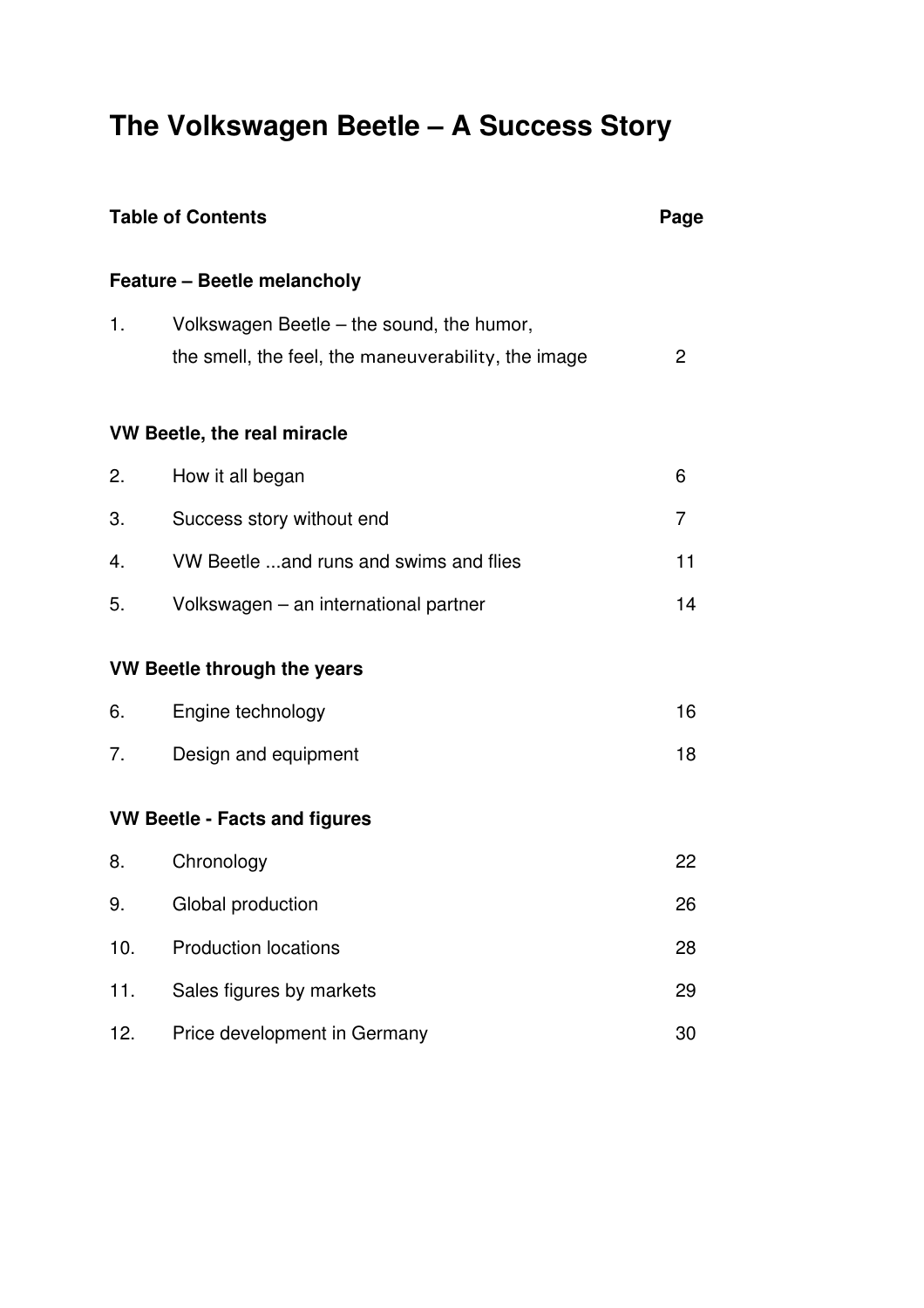## **Volkswagen Beetle – the sound, the humor, the smell, the feel, the maneuverability, the image**

The Sound.

The typical sound of a Beetle.

People of the Beetle Generation sit up and take notice when they hear it today. They are strangely touched, experience melancholy, as though remembering something long since lost.

It is a sound as unmistakable as the Beetle's silhouette: it buzzes, it putters - all against a background of soothing fan noises – a feeling of euphoria which has underscored our mobility for decades and which was the accompaniment for our independence and for growing prosperity during those years.

Beginning in the late 1940's and continuing into the early 1980's, the unmistakable noise of the Beetle left its mark on the sound backdrop of German streets. And in other places, as well, the air-cooled Beetle Boxer was the lead instrument in the noisy traffic concert.

This is why Volkswagen advertising from the Doyle Dane Bernbach (DDB) agency at the end of the 1960's, advertising that is already legendary today, was titled . What the world loves about Germany"; it included a colorfully mixed collection of pictures: Heidelberg, a cuckoo clock, sauerkraut with dumplings, Goethe, a dachshund, the Lorelei – and a Beetle.

Indeed: The Beetle acted as Germany's ambassador all over the world – with a sound that you couldn't overhear, with a presence that you couldn't mistake and, at the same time, with an appeal that was unmatched. For decades, it was the most popular imported car in the USA. And in 1967, it was on the up-and-up on the island of Nauru in the South Pacific. There, the "What the world loves about Germany" advertisement cheekily concluded, VW sales had increased by 200 percent: "from one to three Beetles."

The humor.

The typical Beetle humor.

Although every child knew that the Beetle engine was air-cooled, in the middle of the 1960's, as winter was starting, VW took out full-page ads to caution: ..Don't forget to put antifreeze into your VW." It wasn't the Boxer engine in the back that they meant. They meant the tank for the screen wash fluid, located in the front, under the spare tire  $-$  "Because we know how to cool an engine with air. Because we still don't know how to wash a windshield with air."

The advertising copy writer didn't mention whether Wolfsburg was working on an air washer – but it wouldn't have surprised the Beetle's contemporaries. After all, at the time, one Beetle witticism had already long occupied a place in the German sayings: "Air doesn't freeze. Air doesn't boil over."

Water-cooling in a Volkswagen?

Just as unconceivable at that time as a change in the Beetle design would have been – even after it had long been considered conservative, or, yes, even outdated. Volkswagen played with progressive mockery in its advertising – and attracted the approval of those who loved the Beetle the way it was and would always stay. "As early as 1948, many felt that we should change it," was the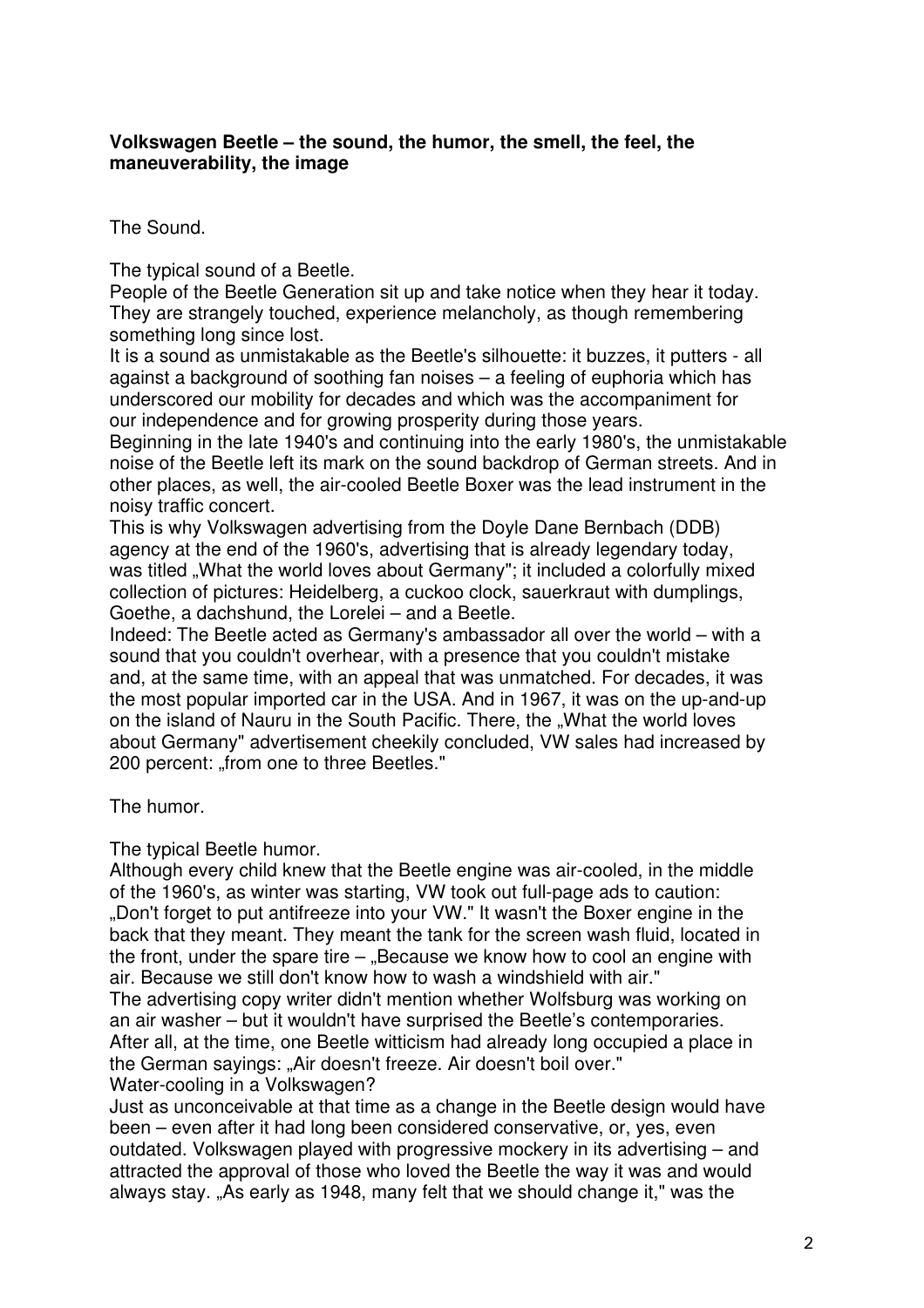caption under the picture of an early "pretzel" Beetle in 1965. There was something to this view. That's why VW has changed or improved 5,002 of the 5,008 Beetle parts until now. Only the Beetle shape – the typical silhouette – stayed the same.

In the beginning of the 1960's, another VW advertisement explained: "Some shapes just can't be improved." It showed an egg with a Beetle rear end painted on. A good 15 years later, when the Golf era had already begun, the VW advertisers repeated the pithy egg theme on the occasion of a sad event. In Emden in 1978, when the last Beetles built in Germany rolled off the assembly line, the slogan under the painted advertisement egg read: "We have kept the shape. Until the very end." And – virtually defiant: "And almost 21 million Beetle buyers around the world thought that was just right."

The smell.

The typical smell in the Beetle.

It, too, was alright for VW drivers: When you breathe deeply in the Beetle, you inhale a whiff of a hot machine, mixed with the smell of warmed-up carpeting. Therefore, the Beetle's competition promised "odorless heating" as an advantage of their products, not suspecting that it was just this breath of hot air that contributed to the seductive aura in the Beetle. Produced in heat exchangers, streaming out of gaps in the sill, it underlines the unmistakable personality of the Beetle like a fragrant perfume.

As only the Beetle Generation still knows, this usually only lukewarm wind was considered a privilege at the start of the Beetle success story, as a luxury in times when other automobiles didn't have any heating at all. Their drivers had to squeeze in behind the steering wheel wearing thickly padded coats and gloves. Early Beetle owners, on the other hand, needed only a warm pullover for winter drives.

And that was a good thing. Because when you have company on your drive in the Beetle, you already enjoy close, warming contact with the person next to you. It's true that the hat can stay in its usual place, thanks to the ample head room. But pipe smokers would be well advised to stow their Dunhill before the trip starts. Otherwise, they may just collide with the windshield.

The Beetle body was always cramped, intimate. And it is so carefully sealed that it takes a lot of force and feeling to close the doors so that they are not catapulted back by the compressed air – air that smells like a machine, like carpeting and sometimes even like tobacco smoke.

The feeling.

The typical feeling in the Beetle.

It is a luxurious sense of security that this automobile bestows on its owner – and naturally also on the owner's offspring. Small children of the Beetle Generation were protectively settled into the hollow for luggage behind the rear seat. Soothing Boxer engine sounds and music from the radio rocked them to sleep.

The Beetle Generation grew up with - and in - the Beetle. As years passed, they moved from the place under the oval window in the '52 model, to the rear seat of the already lighter '57 model, from the rear seat in the early 1960's to the front passenger seat (long forbidden for today's children).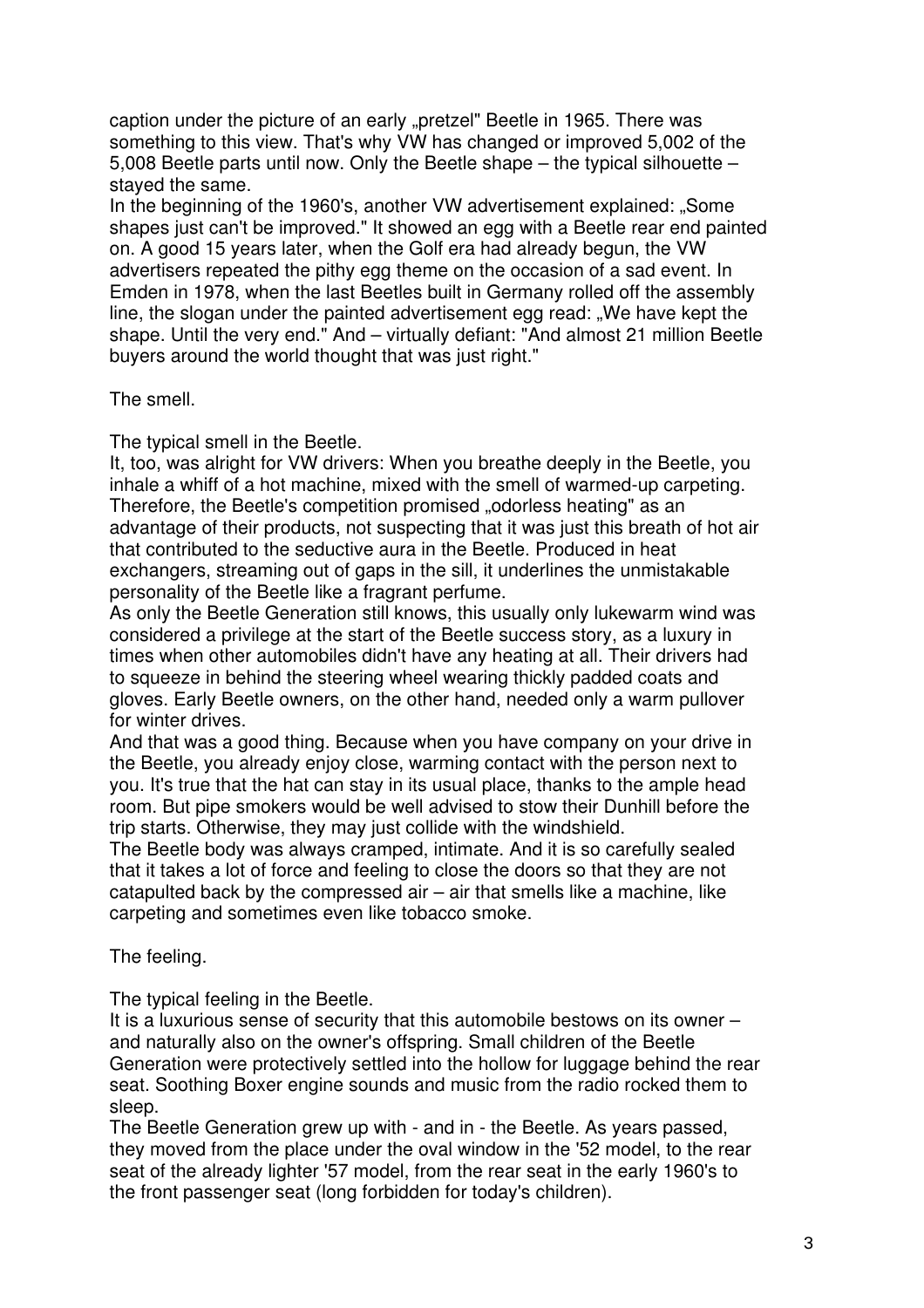The first secret driving lessons on forest paths followed, in the 1966 Beetle 1500; a little later came the exciting lessons at the side of the driving instructor, naturally in a Beetle; and finally came the driving test, with the strict driving examiner squeezed into the back seat.

.Why is it that thousands of people learn to drive in a VW each year?" VW asked in an advertisement in 1967, in order to come right back with the answer: "Because it is so easy to drive. Ask your driving instructor. His example has caught on."

The maneuverability.

The typical Beetle maneuverability.

Driving a Beetle has something dexterous to it, which is not defined by its speed, but instead by its ease of use.

Smooth steering, pedal use and gearing, immediate reaction to the driver's commands – at that time, in the 50's and 60's, this was definitely not taken for granted the way it has been since the middle of the 1970's, in the epoch of the Volkswagen Golf. In its time, the Beetle set the standard in its class – like the Golf did later.

Such qualities especially drew in the Americans, who were used to juggling unmanageable space ships. Arthur Railton, journalist and member of the board of Volkswagen of America in the 1960's, described the German David in relationship to the American Goliath like this: "They bounced in and out of the line of traffic in front of you. They darted into the parking space that you just wanted to take. They buzzed past the others in snow, and their rear air slots looked as they were grinning and laughing at the helplessness of the others." The American magazine *Consumer Reports* already put its finger on the effect of the Beetle in November 1952: "If you are tired of ordinary cars, the Volkswagen is a refreshing change." And two years later, Lawrence Brooks, test consultant for the same magazine, euphorically judged the Beetle: ....one of very few cars that ... evoke enthusiasm, because they are really fun to drive...'

That worked.

In November 1955, Leo Donovan was already rubbing his eyes in wonder in the US magazine *Popular Mechanics*: .... a car, small and underpowered. But whose dealers can't get enough delivered, its sales are so spectacular. And all without free trips to Paris ... and without discounts. Which car is so unbelievable? It's the small, beetle-like Volkswagen. Its dealers even have delivery times for used models."

The image.

The typical image of the Beetle.

".No other automobile has had such a social effect," wrote Arthur Railton in "The Beetle", his hymn to the car, "it has become a part of our folklore. It has its own mythology. People wrote books about it, issued magazines featuring it, produced films with it as an almost human star ... The Beetle was the center of hundreds of jokes and a symbol for caricaturists ... for the rebellion against the Establishment."

The Beetle was not flashy and pompous. But it was also more than just pure practicality. Like no other automobile before or after it, the Beetle absolutely lent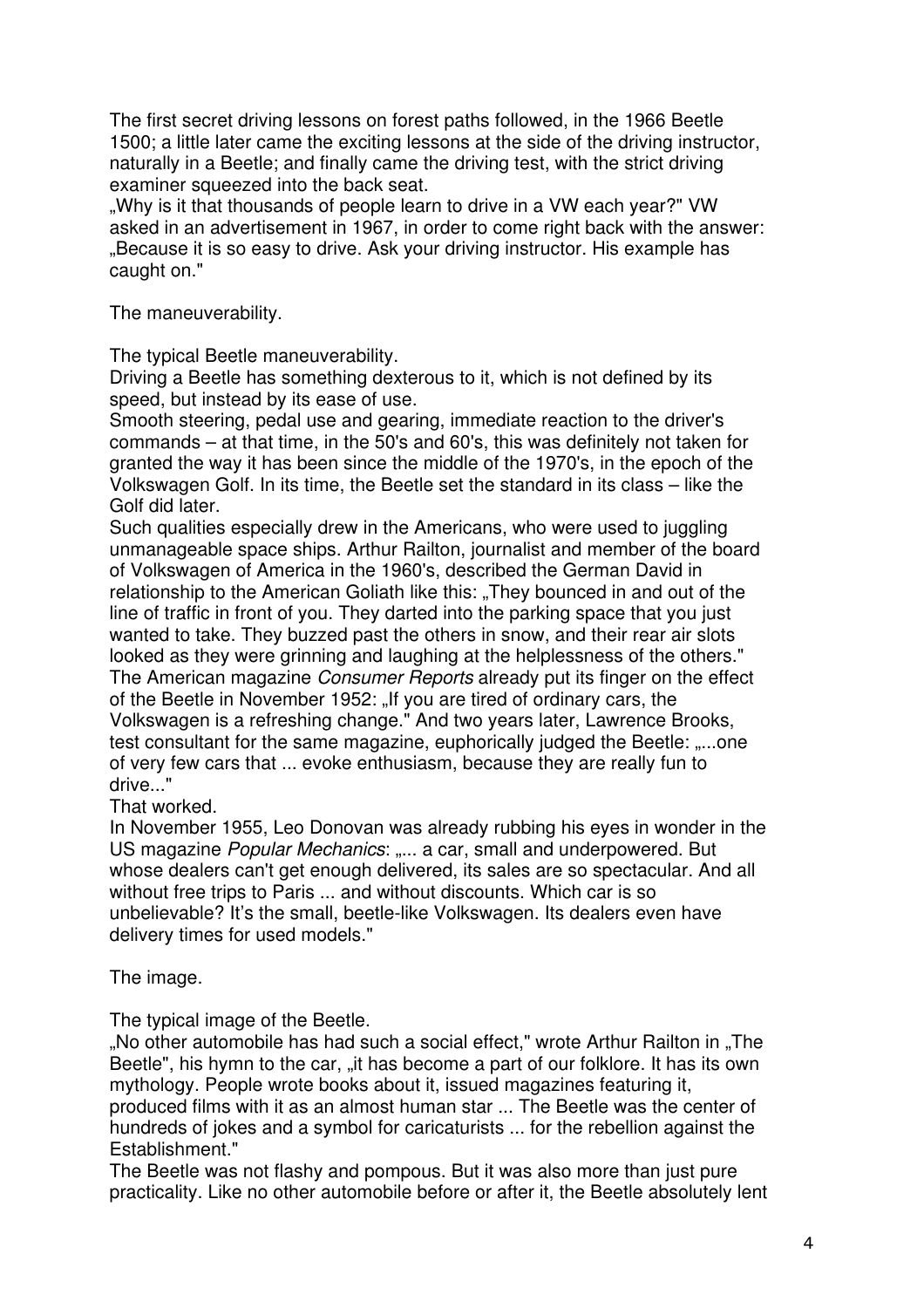its owner status – if that's what the owner was after. But right from the start, the Beetle was a status symbol of classlessness – both materially and intellectually. In the middle of the 1960's, the VW advertising was already serving just this uniqueness of the Beetle, which sales strategists today call "USP" (Unique Selling Point): "You can't tell what its driver is by looking at the car. For example, whether he is lucky with women or on the stock market. Or even both. Whether she owns property in Switzerland. Is one of the prominent figures in national politics. Reads Plato in the original Greek."

And not quite ten years later, in July 1971, the German motor magazine *auto motor und sport* joined in with its analysis: "While almost every other car is categorized according to engine capacity, power and price, and therefore invites certain conclusions about the social status of its owner, the Beetle has created an absolutely classless image for itself. Anyone can sit in it without having to be afraid of giving those around a more intimate look into his or her personal circumstances..."

Quite true.

Meanwhile, the *Stuttgarter Blatt* newspaper erred in another assessment of the Beetle. "There will never and can never be a really genuine Anti-Beetle."

Reinhard Seiffert summed up in 1969, as the conclusion of his Beetle test. "No one can build it – not even the Volkswagen factory itself."

Not quite five years later, in May 1974, the people in Wolfsburg provided proof to the contrary. Suddenly it was there, the "Anti-Beetle", with all the Beetle qualities, but without its defects – conceived by the Beetle Generation, built for the future Golf Generation.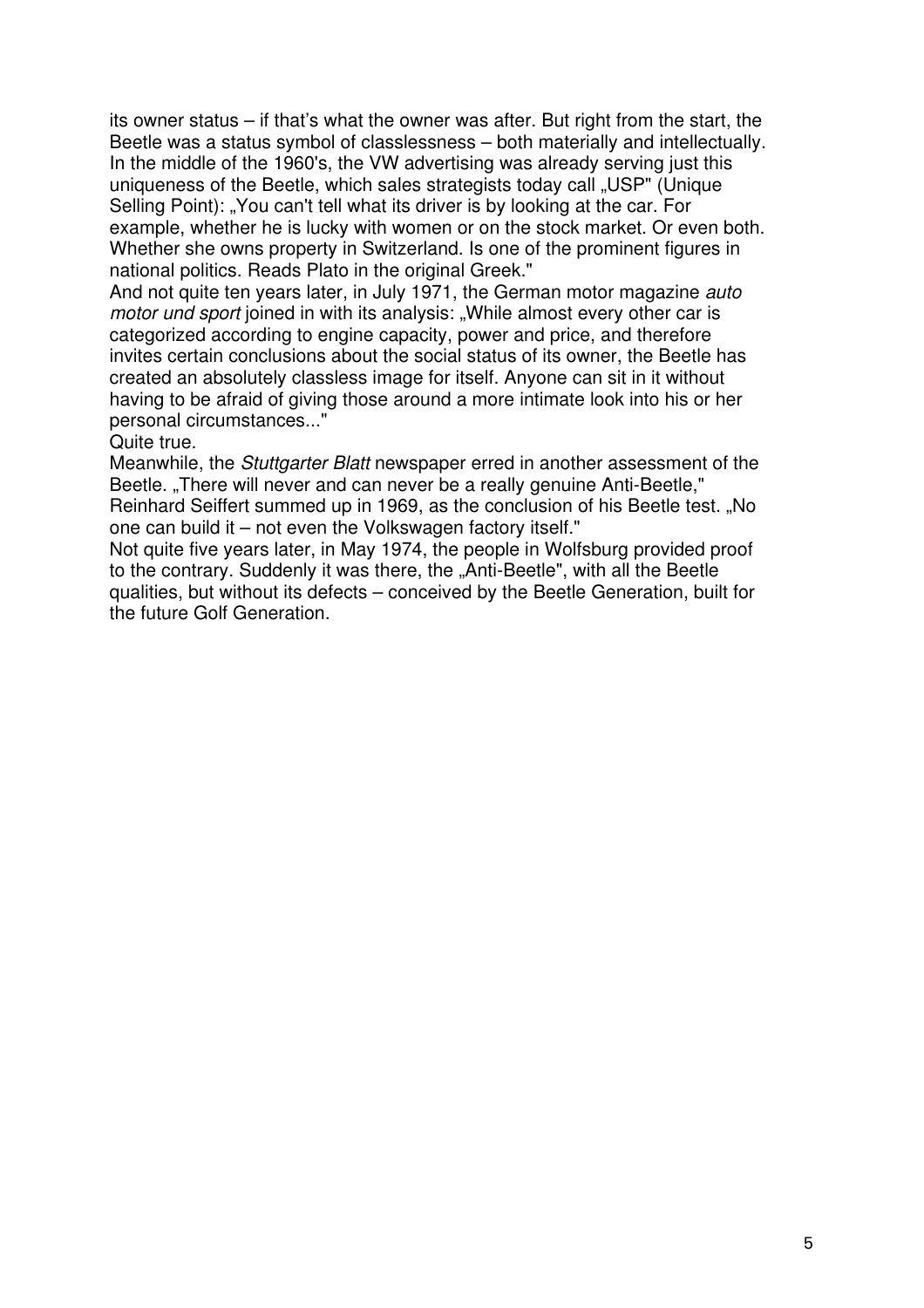## **How it all began**

On January 17, 1934, Ferdinand Porsche wrote his "Exposé regarding the construction of a German People's Car". In his opinion, a people's car, or *Volkswagen*, should be a fully adequate and reliable automobile, although with a comparatively light construction style. It should offer room for four people, reach speeds of up to 100 km/h and be able to overcome gradients of 30 percent.

The first prototype of the sedan was completed on February 5, 1936. Its design was a novelty for automobile manufacturing that year:

- The chassis had independent wheel suspension with torsion bars and friction shock absorbers.
- Although there were no hydraulic brakes yet, the braking was boosted mechanically using a corresponding control lever in the cable brake system.
- The soft rubber mountings for the engine are a considerable step forward in automotive technology.
- The air-cooled engines, optionally exchangeable as two-stroke or four-stroke versions in the trial program, reached a power level of 22.5 hp.

The V 3, three copies of which were built, covered a distance of more than 50,000 kilometers (over 30,000 miles) in an endurance test conducted from October to December 1936. The knowledge gained here was pumped back into the following 30 trial specimens, which ran through a full-scale endurance test under the abbreviation VVW 30.

To set up the factory and production systems, Ferdinand Porsche searched American automobile factories to recruit experienced émigré German engineers. Only then was the car given its final shape. It was perfected in a model wind tunnel and corrected in actual usage. Furthermore, it proved possible to develop a very simple suspension system.

The topic of discussion at this time was the engine selection, in particular. In the end, a four-cylinder Boxer engine got the green light.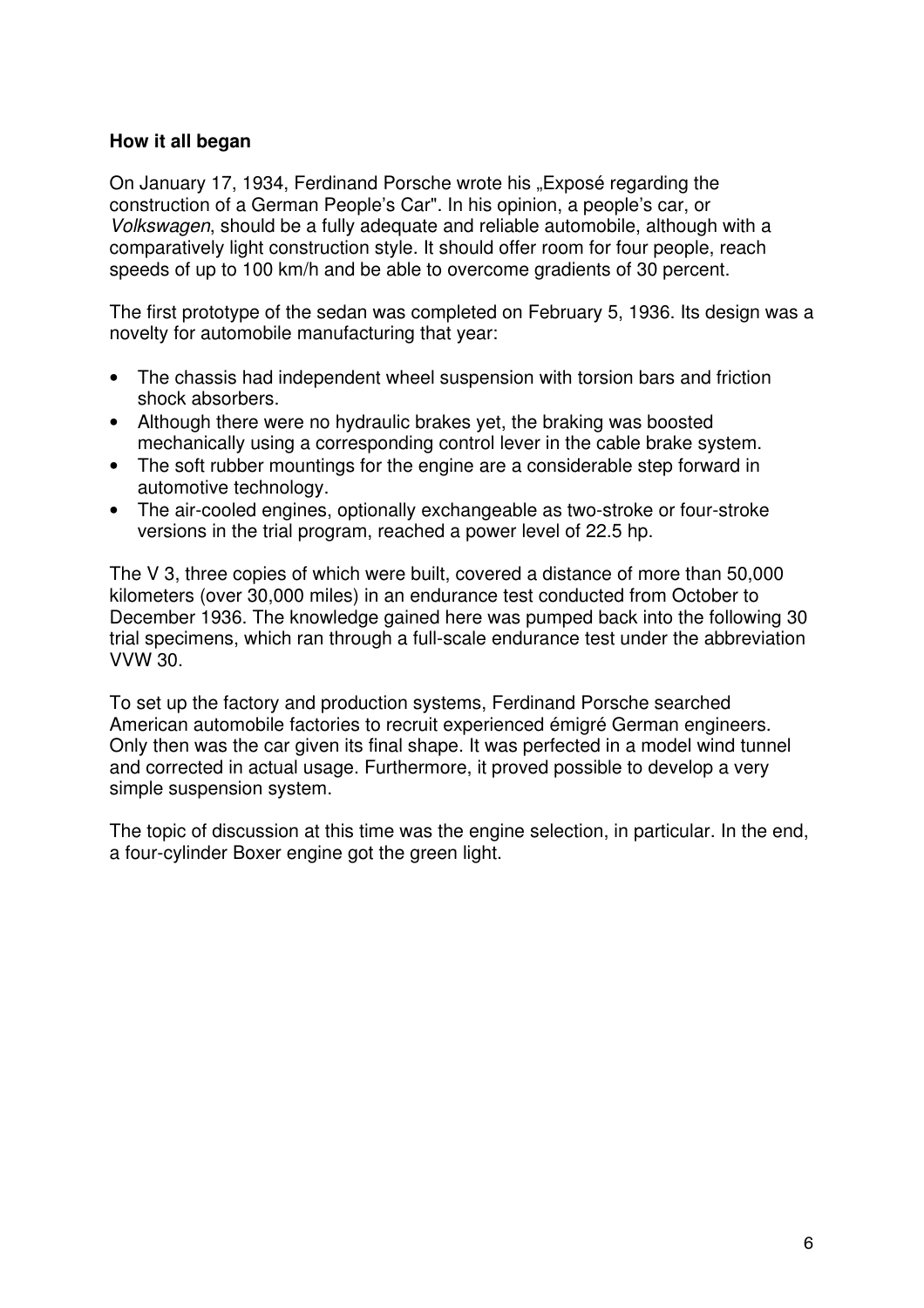## **Success story without end**

At the beginning of the tremendous Volkswagen development, there were energetic people who, after years of deprivations and hopelessness in the war, of physical stresses and intellectual suppression, began to build automobiles.

In August 1945, the British military authorities, which managed the factory in trust from 1945 until 1949, commissioned the Volkswagen plant with the production of 20,000 sedans.

In December 1945, mass production of the Beetle started with 55 assembled vehicles. In a secluded location on the Mittelland Canal, the factory, with the rubble from the war cleared out of the way, housed a community of people from a wide variety of backgrounds. They built up their new homeland from the chaos.

The VW employees, plagued as they were by their struggle for survival, could not foresee that it would become a success story. But in 1946, the first milestone was already reached: the 10,000<sup>th</sup> Volkswagen was completed. The vehicle was inscribed with the demand "Mehr schmackhaftes Essen, sonst können wir vieles nicht vergessen" (More good food, or else there's much we won't be able to forget").

In the next three years, restrictions and external events worked against the establishment of the factory. Deliveries to private persons were not permitted. Coal shortages in 1947 led to the VW plant being shut down temporarily. But the success story continued. In 1948, the workforce already numbered 8,400 employees, who built almost 20,000 vehicles. The average hourly wage was 1.11 DM.

Exports started in August 1947. The Pon brothers from the Netherlands were employed as Volkswagen's general importers and received 56 Beetle sedans as the first delivery. One year later, exports were expanded to Belgium, Denmark, Luxembourg, Sweden and Switzerland. The first sought-after foreign currency flowed in: 4,464 Beetles brought in a tidy 21 million DM.

In 1948, Heinrich Nordhoff took over the management of the Volkswagen plant and had to address some fundamental problems: "The Beetle," he says, "has as many faults as a dog has fleas."

But even if the weak buying power after the currency reform did not allow a booming business, the certainty grew that this car really was **the** "people's car". In times when snow plows and winter tires were ideas still to come, the Beetle managed to climb on icy roads: The rear engine provided adequate traction for the driving wheels.

Heinrich Nordhoff also kept summer in mind and, in 1948, had the Joseph Hebmüller Company in Wülfrath build three prototypes of a convertible based on the Volkswagen. As many original VW sedan parts were to be used for the manufacture as possible; the car's exclusive interior was Hebmüller's own idea. The Volkswagen plant ordered a series of 2,000 units. As a result of a large fire in the manufacturing works, the Hebmüller Company was forced to close its gates four years later. By that time, only 696 convertibles had made it to market.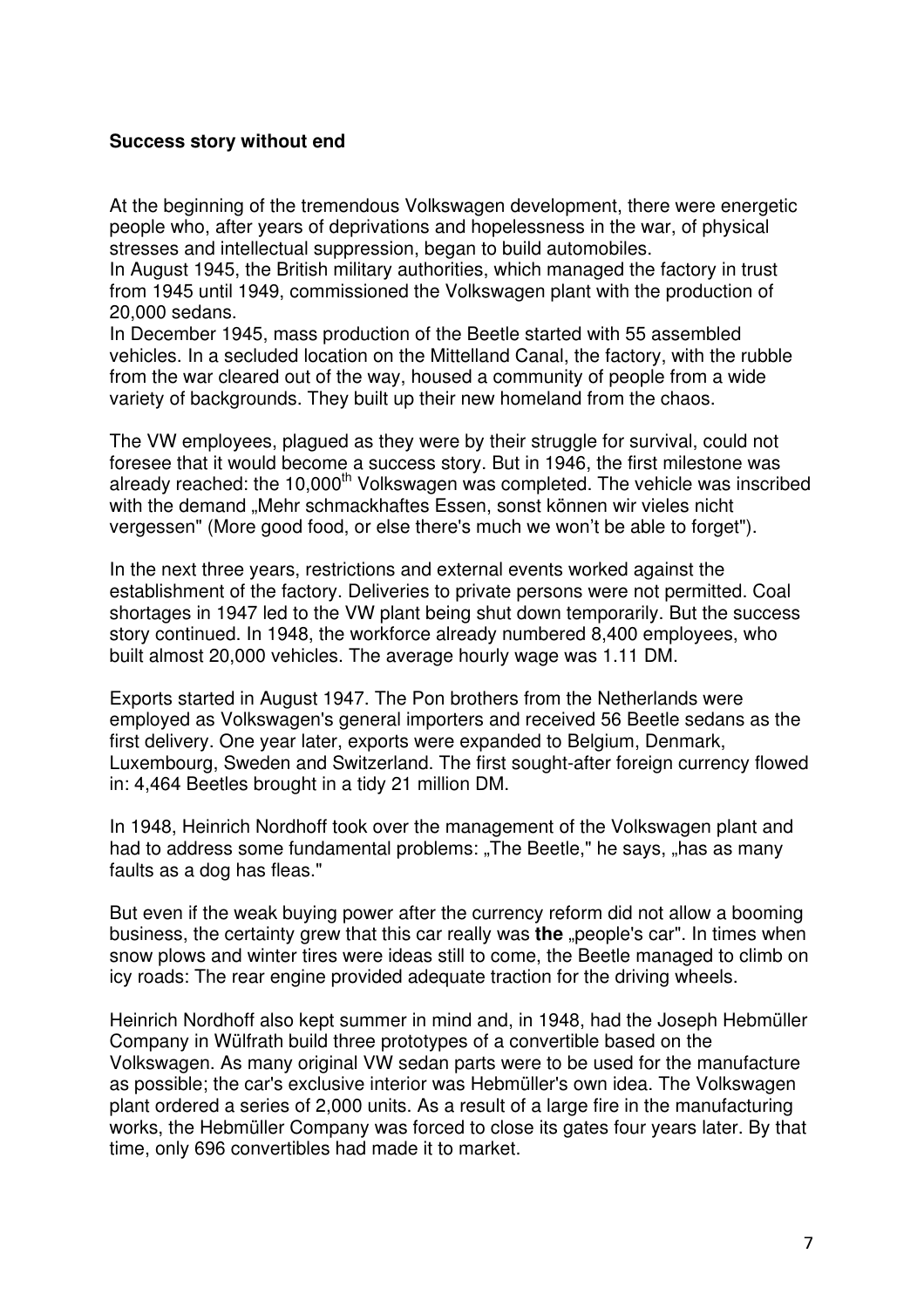On January 8, 1949, a Beetle left the Netherlands, heading across the ocean towards the United States. It proved to be the ambassador of both Germany and the Volkswagen plant and successfully gained a foothold in the New World.

People didn't have to wait long for the "topless Beetle", the VW convertible. On July 1, 1949, Karmann presented an open body model and the number of the body builders grew, especially in the USA.

The flood of improvements continued in this year, as well. For the most part, however, they were felt more than they seen. The undemanding Boxer goes down in history as the engine behind Germany's economic miracle. But the development of the VW bus was striking. It could be built on to the universal Beetle chassis and ushered in a new era in trade and business for commercial vehicles. The VW bus made a name for itself.

Another cause for celebration: The 50,000<sup>th</sup> VW Beetle rolled off the line. Such sensational production numbers were attributed to Volkswagen General Director Heinrich Nordhoff, who maintained extremely close and warm relations with the workforce. His farsighted business policies, especially his contribution towards an efficient sales and customer service organization, lay the foundation for Volkswagen's rise to the largest automobile manufacturer in Europe.

Nordhoff's demands for exemplary customer service made in the 1950's still apply today. He gave customer service top priority. As the sales figures rapidly increased, the number of Volkswagen-licensed repair shops also grew, and many of them developed into major operations. Volkswagen made the effort to ensure the supply of replacement parts around the world.

Meanwhile, the people in Wolfsburg quickly got used to large numbers: in 1950 the 100,000<sup>th</sup> VW Beetle rolled off the line; one year later, VW had already reached a quarter million - even though material shortages led to a temporary production shutdown and reduced working hours. In 1952, annual production exceeded 100,000 units for the first time. The 500,000<sup>th</sup> VW Beetle was produced in 1953. The VW share of car production in the Federal Republic of Germany was 42.5 percent.

In 1955, it finally happened: the 1,000,000<sup>th</sup> VW Beetle rolled off the line. In an extremely successful business year, production increased to 280,000 vehicles. In the annual average, daily production exceeded 1000 vehicles for the first time.

Annual production had now reached a scale of more than 700,000 VW Beetles, and continued to grow until the "sound barrier" of one million vehicles built was broken in 1965. The 10,000,000<sup>th</sup> VW Beetle was produced in 1967. Meanwhile, there were already five plants in Germany - Hanover, Kassel, Braunschweig (Brunswick) and Emden in addition to Wolfsburg.

The year 1972 brought a very special event: On February 17, the 15,007,034<sup>th</sup> Beetle rolled off the line. This broke the previous production record, held by the Model T Ford, and the Beetle became the new "world champion". But the writing was already on the wall for the end of the Beetle monoculture, which had determined the company's model program until now.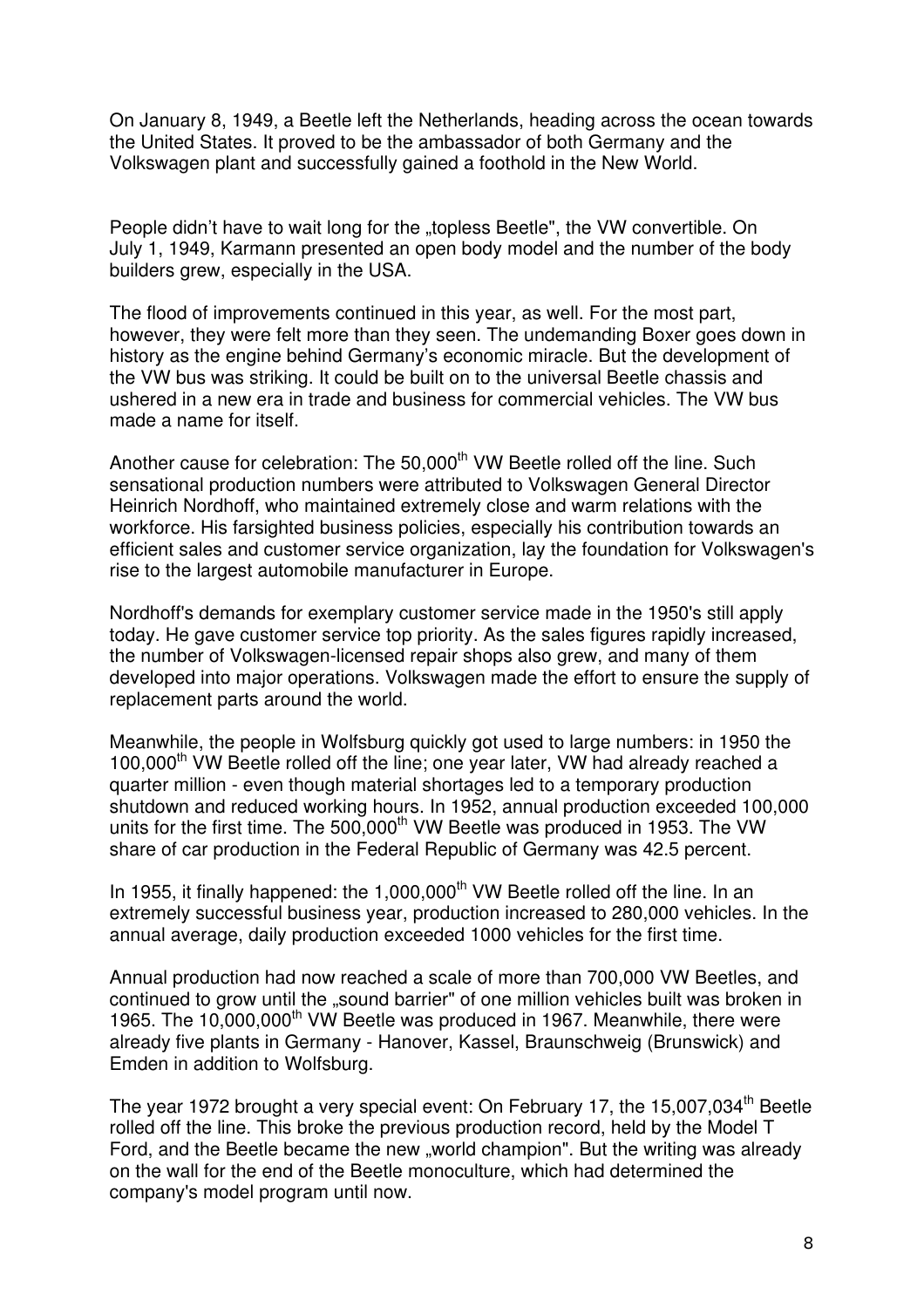After almost 30 years of production history, 1974 saw the end of an era in Wolfsburg, in which – like never before in the history of the automobile – a product was identified with a plant and manufacturing location: Wolfsburg was "Beetle City." The last Beetle produced in the original plant  $-$  the 11,916,519<sup>th</sup>  $-$  rolled off the line. The Beetle was by now being manufactured in Emden, Brussels and overseas. Globally, around 3,300 vehicles were produced each day.

Mastering the problems of the times was the challenge that had to lead to a fundamental transformation of VW technology.

The VW Golf, the radical break from the Beetle, was offered to the Volkswagen public as the third model of the new era, after the VW Passat and Scirocco, and was again a car like no other. With its new technical concept, it was a success right from the start, and became the front runner in the registration figures in German automobile statistics.

Beetle manufacture ended in the Wolfsburg plant in 1974 and in Emden in 1978. The last car was produced in Emden on January 19 and brought to the automobile museum in Wolfsburg. The demand in Europe, as large as ever, was initially covered by production in Belgium and later in Mexico. One year later, on January 10 1979, the last Beetle convertible  $-$  it is the 330,281<sup>st</sup>  $-$  rolled off the Karmann line in Osnabrück.

In 1981, a further important milestone in the history of the company was reached in Mexico: on May 15, the 20 millionth Beetle rolled off the line in Puebla.

In 1984, the 100,000<sup>th</sup> export Beetle left Mexico for Europe. Deliveries were suspended one year later. By this time, more than 900,000 Beetles had been produced in Mexico.

Towards the end of the 1980's, the Beetle experienced a true renaissance in Mexico. Around 33,000 models were sold in 1989; three years later, this number had almost tripled. The increase could essentially be attributed to a new government automobile decree regarding the "classic Beetle". It called for a 20 percent price reduction, which made the "Sedán Clásico" – as it is called in Mexico – the most economical vehicle on the Mexican market.

Because of the great demand, third shift production of the Beetle was added in 1990. In the same year, the millionth Beetle was produced at VW de México.

In June 1992, the VW Beetle celebrated a unique production record. The 21 millionth rolled off the line. The Mexican VW subsidiary kept the Beetle up to the level of the times technically and in terms of appearance, and made possible its journey into the 21<sup>st</sup> century. In the year 2000 alone, 41,620 models left the factory, where 170 vehicles were built each day in two shifts. In 2003, production is drawing to a close. The "Última Edición", presented in Puebla in July, represents the end of a complete development cycle, and simultaneously, an automotive century. As a true world citizen, the Beetle was not only sold in every imaginable country, it was also produced in a total of 20 countries.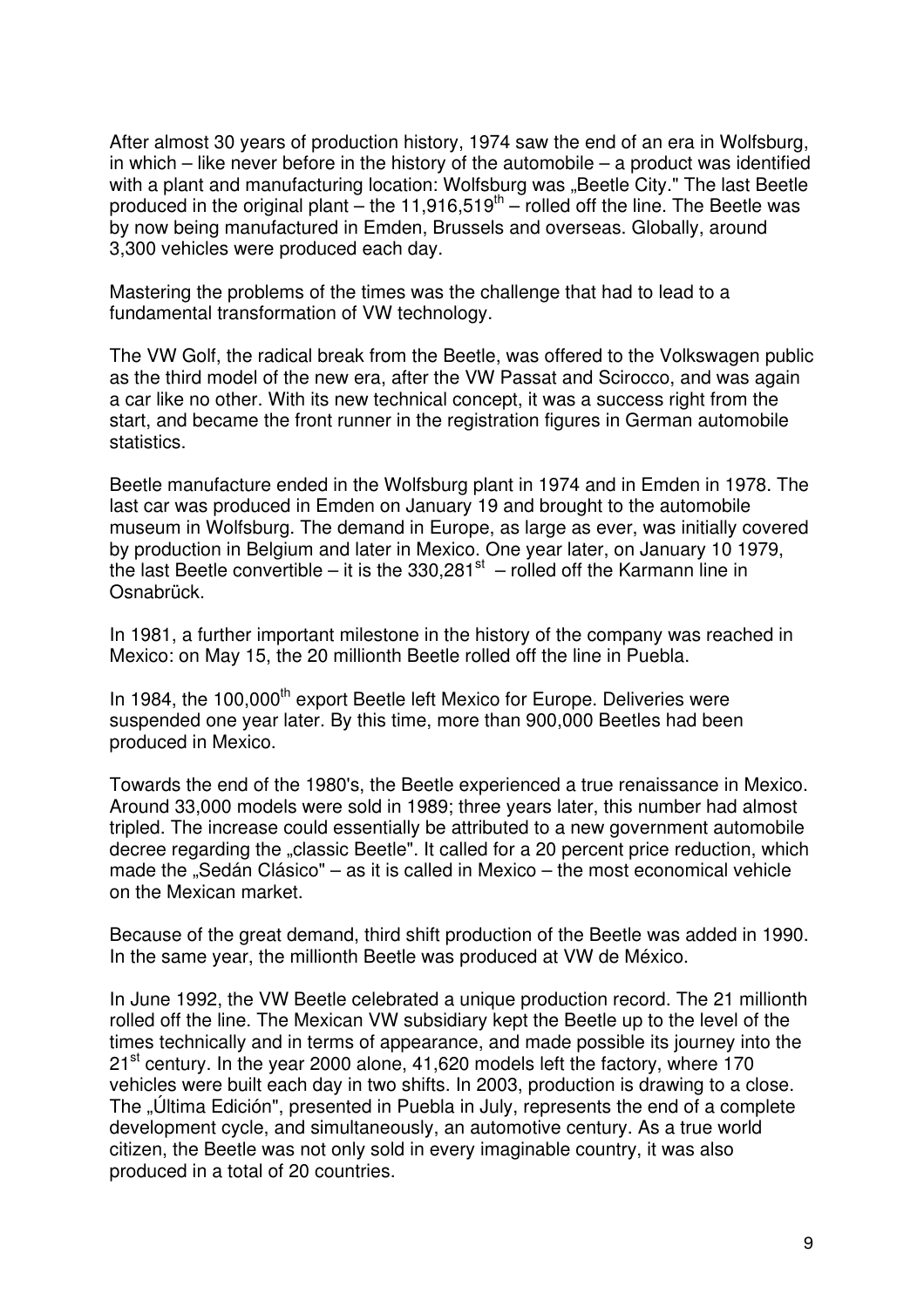Two factors in particular were responsible for bringing about the upswing at Volkswagen and for establishing its success: one must be the people, with their energy, industriousness and wealth of ideas, who went all out for the company and its products. Heinrich Nordhoff epitomized the style of the social partnership: "The only value that a company has are the people who work for it and the spirit in which they do it." And the other must be the products themselves, which found satisfied buyers all over the world for almost six decades.

The VW Beetle certainly played a major role here. Until the 1970's, it dominated the image of the Volkswagen Company, and helped to influence the streets everywhere around the world.

The requirements and progress of today's world have overtaken the Beetle. Millions of people got to know their first car with the Wolfsburg emblem on the steering wheel while still in driving school. Millions naturally purchased the Beetle as their first car, new or used. It is still a trusted friend to today's driving generation, while they enjoy the progress of the new era.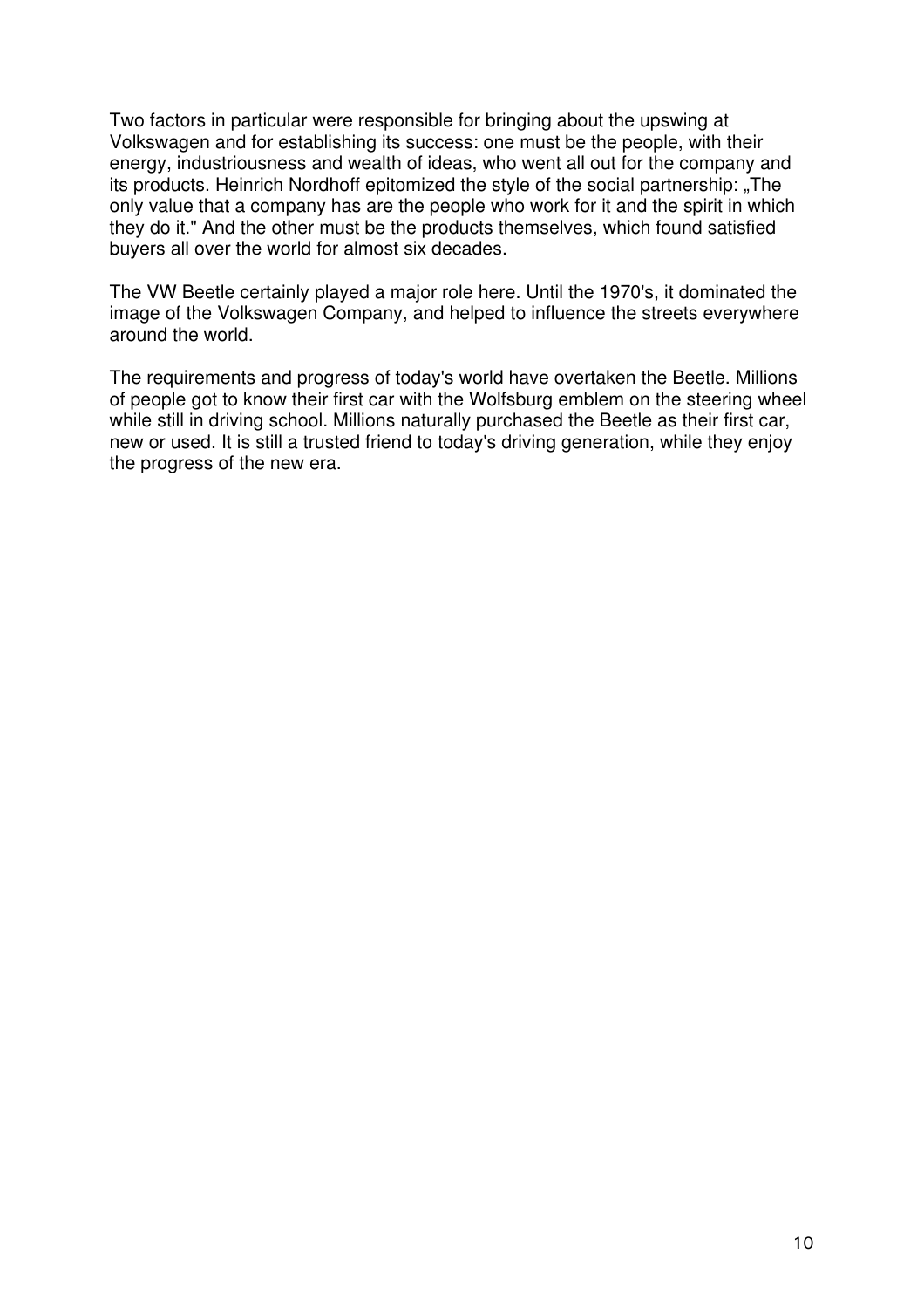#### **VW Beetle ...and runs and swims and flies**

When motor sports got going again around 1950, after strenuous efforts in the years after the war, some Beetle fans were enthusiastic participants in rallies and races. The large wheels, tight wheelbase, high ground clearance and stable body made the Beetle thoroughly suitable for open terrain.

While there aren't any success statistics for rally Beetles, the many victories in Germany and other countries speak for themselves. Thus, four 1302 S and 1303 S type Beetles made names for themselves. They were driven by experienced Volkswagen drivers. In international rallies throughout Europe, they rapidly made it clear that they were serious competition for the previous favorites. This was also true at the 6<sup>th</sup> International Rally Elba, which covered more than 1,500 kilometers (almost 1000 miles) of gravel tracks and sprint trials in rugged terrain. The team of Achim Warmbold, Germany, and Gunnar Haggbom, Sweden, took the final victory. Of 90 starters, 68 dropped out.

The winning car had reinforced shock absorbers; engine and transmission were covered as protection against flying stones and the power of the 1.6-liter engine was boosted from the standard 50 hp to 126 hp by the tuners at Volkswagen-Porsche.

Another example for successful rally cars in the Beetle series was the New Caledonia Safari Rally of 1974. The 4,000 kilometer (almost 2500 miles) long stretch led through very difficult terrain. This cross-country event was won by an unmodified 54 hp engine; only the bottom of the car had been reinforced with aluminum trussing to protect against bouncing gravel when crossing rivers.

In 1962, when the American VW dealer Hubert Brundage came up with the idea to fit his own small racecar with a Beetle engine, Volkswagen supported this questionable enterprise. Another American, Air Force Colonel Smith, took up the idea and had Nardi in Italy build him his own *monoposto* out of original VW parts.

In 1963, the new type of race car based on the Beetle was approved by the sport authorities. As a result, Ferry Porsche, son and successor of Ferdinand Porsche, the father of the Volkswagen, introduced the new sport vehicle in Europe with a great deal of enthusiasm. Formula V – for Volkswagen – set out to conquer, and allowed up and coming racecar drivers an economical entry into motor sport.

Until now, 8,000 *monoposti* have been built according to the V brand formula. This is an unofficial individual record, with the highest circulation of formula cars that has ever been reached in the world.

The sporty Beetle fans didn't only want to tackle such strict regulations as those of formula V, however. Driven by the urge for freedom, the descendents of the Wild West pioneers searched for rough tracks away from the main roads. The result dune buggies and similar open-air automobiles. No desert, no beach and no dunes in the expanses of Nevada, Arizona and California are safe from them any longer.

In 1967, the "Baja 1,000", proclaimed the hardest competition of this type, was held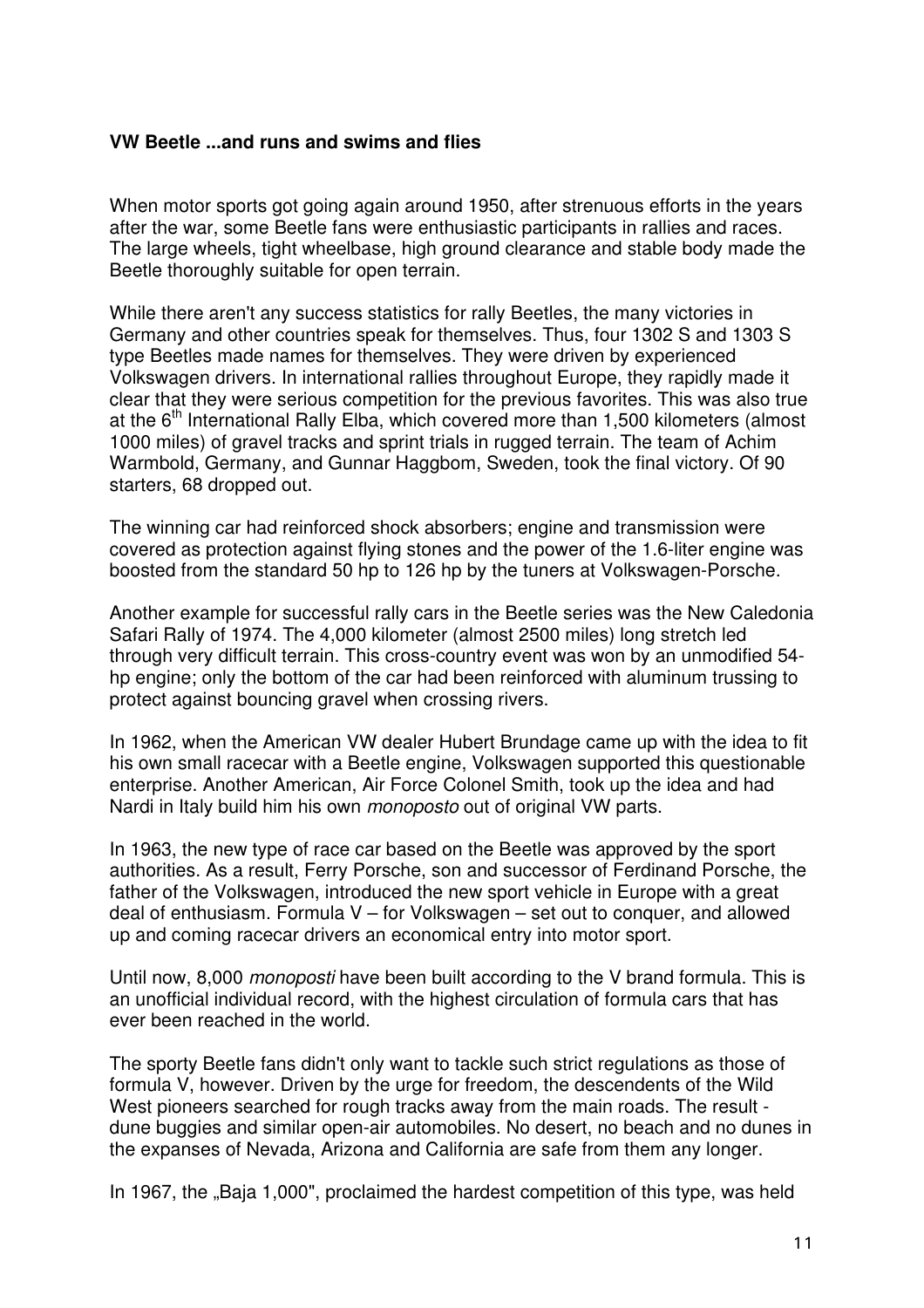for the first time on the Mexican Baja California peninsula, through a region in which it is more likely that rattlesnakes rather than foxes will wish you "good night." 80 percent of all competing cars participated with VW parts. Two of the nine starter classes were reserved exclusively for VW modifications. As the supplier of sturdy and economical parts, the Beetles played an important role here – both for the front axle and the rear axle, usually with oversized tires, and for the engine. It was all held together by a tubular space frame of the most head-strong and robust construction, without regard for its own weight. It held the "sand bug" together, even after a hard landing following a jump through the terrain.

In Wolfsburg, "the city of the Volkswagen", the Beetle was given a very special honor. Since 1958, a VW train had driven though the city, without tracks, much to the pleasure of the children and grownups. It chauffeured up to 45 people through the city, past the City Hall and to the Wolfsburg Castle. A spirited act of strength, because around six tons have to be kept moving by 34 hp of Beetle power. In 1975, a Golf traction engine took over from the Beetle locomotive.

Beetles were also harnessed for the hard work of making a living. Bill Peters, a farmer from California, converted his VW into a very useful potato Beetle. He attached farm equipment, including the plow, to the back to till his fields. With great success - his farm's fuel consumption fell considerably.

Even that telephone booth game so popular with young people, namely seeing how many people can be squeezed into a glass box, was transferred to the Beetle all around the world. 35 students from La Crosse State College in Wisconsin squeezed themselves into and onto the Beetle, and then covered a distance of five meters. But the glory was not theirs for long. Students in Dublin increased the number of passengers to 36 and still covered the prescribed distance. A little later, 57 mountain climbers actually climbed into and onto their record Beetle. This represented a load of approximately three tons.

Finally, there is still the story of the VW Beetle who became an international star – Herbie. In the American film "Love Bug", which ran under the title "Ein toller Beetle" in theaters in Germany, Herbie is the star. And a Volkswagen. One that can do it all: he races, acts as matchmaker, can be understanding and furious – in short, he is a very unusual car.

The film's success was also unusual. In the first eight months it was shown in Germany, it drew five million viewers. It received the "Goldene Leinwand" (Golden Screen) award from the Association for German Cinema. The film music received a "Goldene Schallplatte" (Gold Disk) award. It was the same all over the world. People poured into the movie theaters to see Herbie.

A true water Beetle fever raged in 1973, after the Beetle body proved to be seaworthy during several involuntary swimming attempts that ended happily. In Italy, a man mastered the Straits of Messina between Calabria and Sicily with his VW 1200, which he had carefully sealed and fitted with a propeller, in only 38 minutes, or two minutes faster than the regularly scheduled ferry.

Afterwards, the Viking Malc Buchanan set off in the very rough waters of the Irish Sea. Starting from the Isle of Man, he reached the county of Cumbria in England after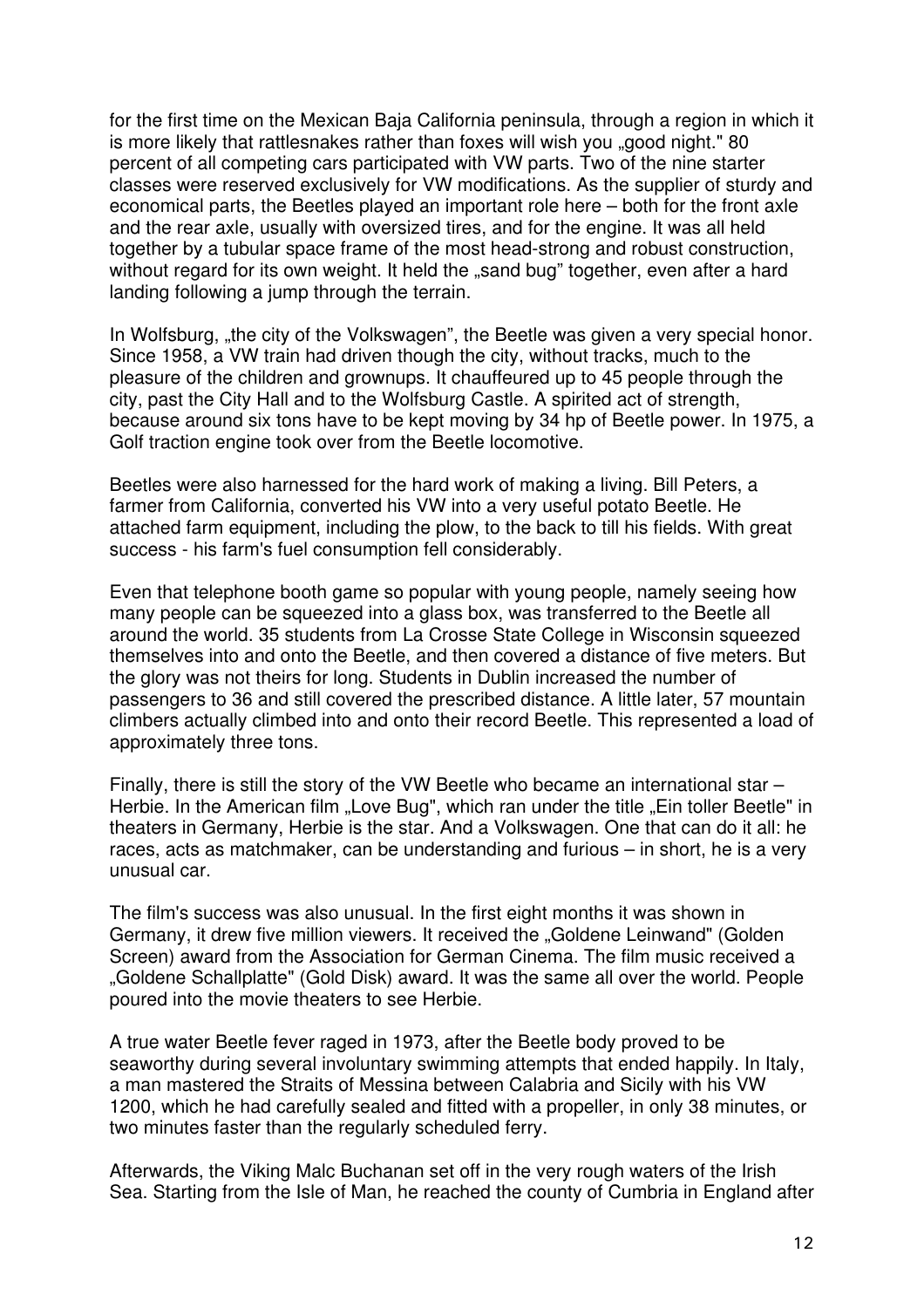seven and a half hours afloat. That set a new "Water Beetle Record" in the category "standard car over 59 kilometers".

Meanwhile, Volkswagen Beetle swimming had become a popular hobby in the USA. Outboard motors were naturally frowned on. The amphibian had to be driven using the original VW engine and a propeller that had been added on. At least this is what the statutes of WARA, the "Waterbugs of America Racing Association" called for.

But Beetle technology was the talk of more than just the land and water. The sturdy VW engine was even put to use in the air. An inventive engineer equipped a Turbulent model machine with a VW engine at the Royal Air Force's Withe Waltham airfield. Prince Philip had an officer explain the operation to him, and took off into the air. The flight lasted 35 minutes. The Prince returned to earth safe and sound - "quite taken," as he subsequently declared.

But even flyers without any titles were at least as venturesome. And, above all, more persevering. The record of them all must be held by Mira Slowak, a Czech-American jet pilot. He built a mini airplane – made of standard parts from a VW 1200 engine – called "The Spirit of Santa Paula" and flew out of New York with it, headed for London. After more than 175 hours, with a total of nine stopovers, he finally arrived at his destination, making him the winner in his class.

Mira Slowak's comment after the long journey by air: "I believe that with its 35 horsepower, the Spirit is the smallest airplane ever to fly across the Atlantic. The VW engine was fantastic; it purred like a kitten and didn't cause any problems the whole way."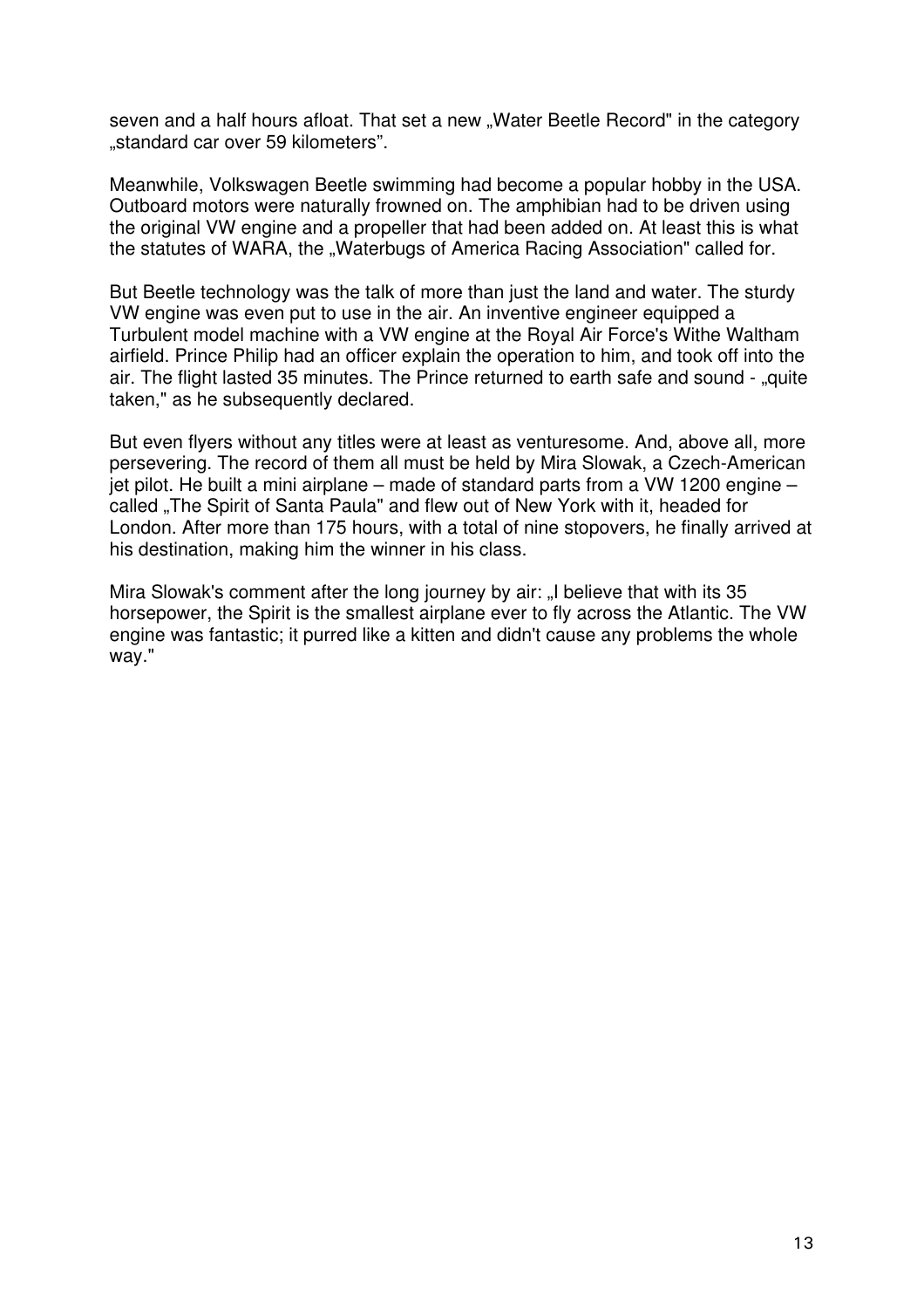#### **Volkswagen – an international partner**

The Volkswagen Group, with its involvements around the world, has already been a global player for many decades. The company owes its climb from practically nothing into this position to the early decision of farsighted men, to send out feelers throughout the world from a decidedly homey location, to find chances in other countries - and to use them. This couldn't be a matter of short-term success, but instead had to involve long-term partnerships that served the cooperation and trust in benefits of all those involved.

Until the 1970's, the VW Beetle stood at the center of these internationally oriented activities. A mass-produced automobile whose concept, technology, quality, economic efficiency and reliability were intended like no other's to take over the work of an automotive and industrial development aid worker.

Thus, Volkswagen assumed the important function of partner in the realization of economic and social progress in many countries over the past decades. The company almost always followed the strategy of building up a separate production base by starting with purely export activities and working together with a local partner.

Logically, the international orientation began in 1947 with the first vehicle exports; country of destination: the Netherlands. Receivers of 56 Beetle models were the Pon brothers in Amersfort, named as VW general importers. In that year, 9,000 vehicles were built in Wolfsburg, with 1656 – or 18 percent – of these going for export.

Only one year later, 23 percent of the production was already for export. A milestone of a special kind was reached for Volkswagen exports in 1949. The first vehicles were shipped to the United States and exhibited at the German Industrial Show in New York. Now there were already seven countries on the export list. Only two years later, the number was already 29, an indication of the tumultuous export development during this time.

In 1952, the importer Pon picked up the 10,000<sup>th</sup> Volkswagen for the Netherlands in Wolfsburg. In the same year, a VW marketing company was founded in Canada. In the following year, there were already Volkswagen customers in 83 of the world's countries. Almost 70,000 exported vehicles brought in more than 250 million DM in foreign currencies.

A further export milestone was reached in 1953, when Volkswagen do Brasil was founded in Sao Paulo on March 23; it soon developed into one of the company's most important subsidiaries. The final assembly of the "completely knocked down" (CKD) Beetle, introduced in 1951, passed over from the Brazilian company Brasmotor to the new VW subsidiary. Then things started to get going. In 1954, the first Beetles rolled off the lines in Australia, Belgium and New Zealand and in 1955, Volkswagen of America was founded as the sales company for the American market. Exports in this year rose to almost 180,000 vehicles. The foreign currency proceeds this year totaled 600 million DM, and there were already 2,500 dealers in other countries selling and servicing Volkswagens.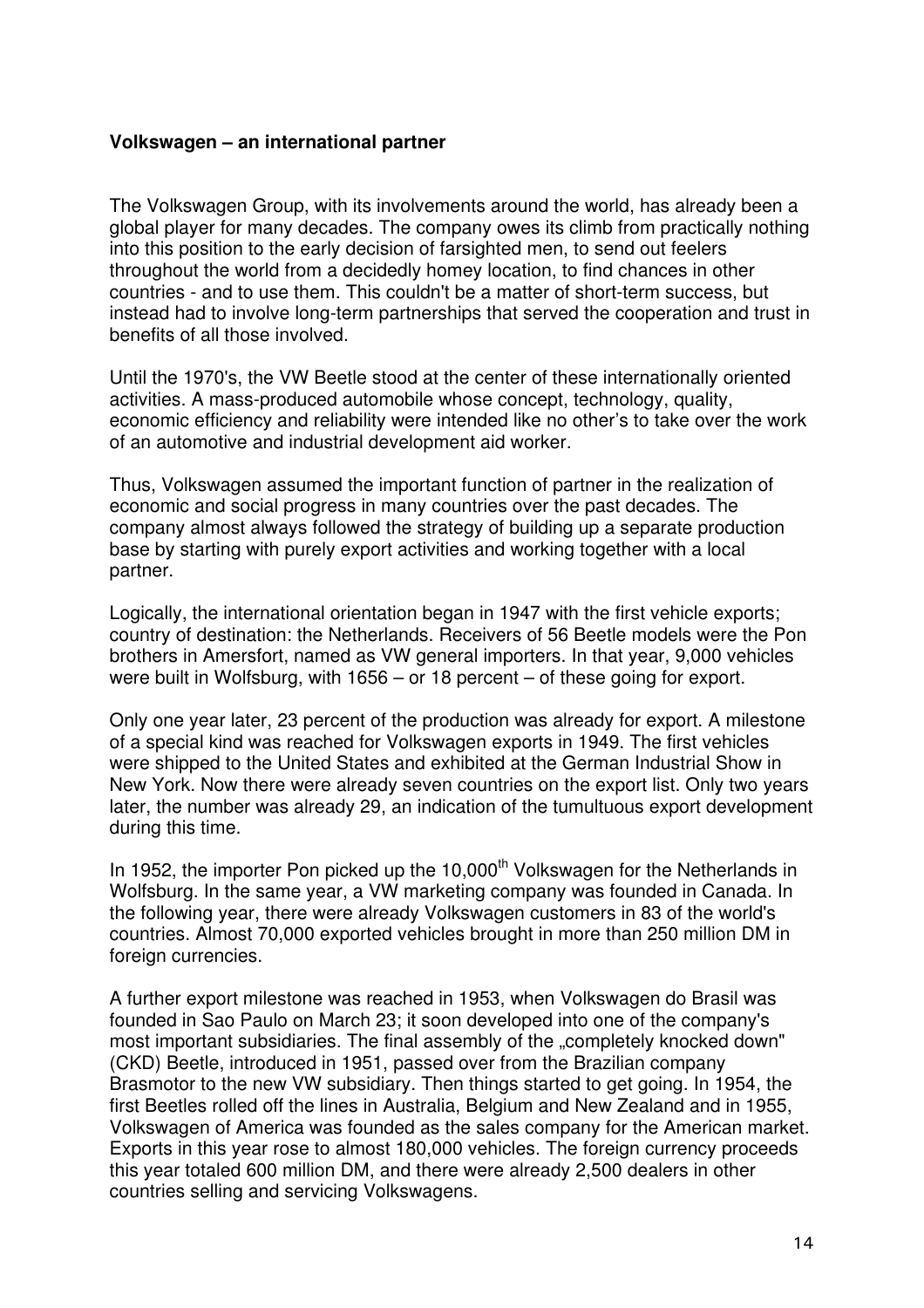Volkswagen took the next step towards an international character in South Africa. Here the company acquired the interests of the South African importer in 1956 and founded a subsidiary as an assembly operation. In the same year, the foundations for the largest car factory on the South American continent were laid in Sao Bernardo do Campo, near Sao Paulo, with the goal of producing as many parts as possible within the country.

In 1959, the new Volkswagen do Brasil plant was put into operation in Sao Paulo, and by January, the first series Beetle had already rolled off the line. VW France was established in 1960 and the 500,000<sup>th</sup> vehicle was shipped to the USA. In 1962, the 1,000,000<sup>th</sup> Volkswagen reached the United States.

The development of the Asian-Pacific area therefore took place over general importers, who put together the Beetles in the assembly plants. Beetle assembly started on the Philippines in 1959. Malaysia and Singapore followed in 1968, with Indonesia and Thailand four years later.

Encouraged by the success in other countries, the people from Wolfsburg risked the next step, too, to Mexico. Volkswagen de México received the order to build Volkswagens with as many parts as possible from local production. Only three years after the company was founded, the new plant in Puebla opened, and thereafter built the Mexican Sedán.

In 1966, one hundred percent ownership of the South African subsidiary founded in 1956 passed over to the parent company; its new name, effective immediately, was Volkswagen of South Africa.

The Beetle's American success continued without pause. In 1971, a transport ship brought the 5,000,000<sup>th</sup> Volkswagen to the United States.

In the same year, Volkswagen took over VW Bruxelles and thereby created its own leg to stand on in Beetle production. With the joint venture "Tvornica Automogila Sarajevo" (TAS) founded on June 14, 1972, a second European production site came into being, where Beetle production started on November 10, 1973 with a daily output of 20 cars. 1973 also saw the signing of the contract for the foundation of Volkswagen of Nigeria, and the start of construction of a branch plant near Lagos.

Production of the Fusca, as the Beetle is called in Brazil, temporarily ended in Brazil in 1986, after 30 years. A total of over 3,300,000 vehicles were built.

The Fusca enjoyed a comeback in 1993 when production started up again. It proved its quality once again, until its final farewell in 1996.

In July 2003, the definitively last Beetle rolled off the assembly line in Puebla at Volkswagen de México.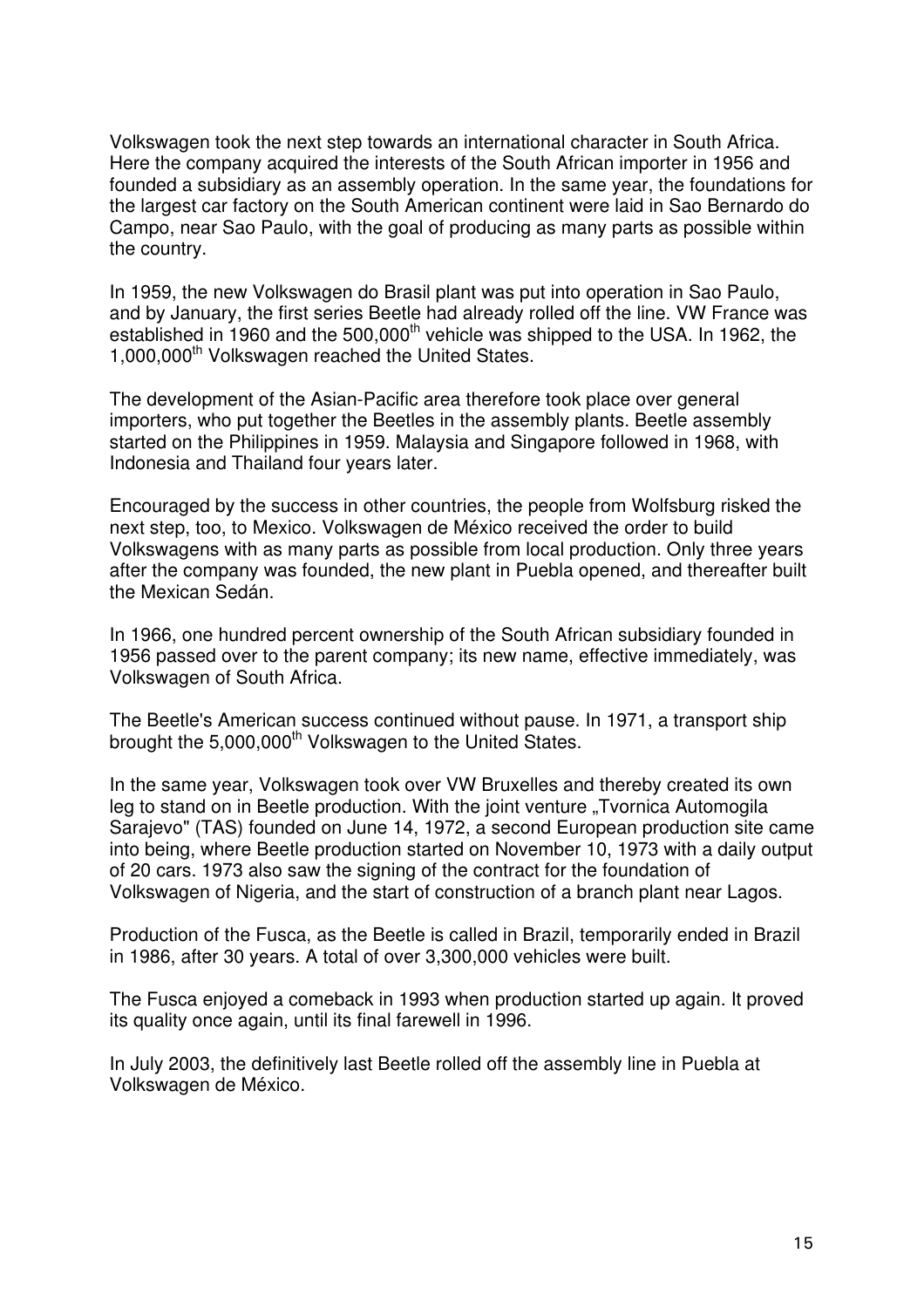## **Engine technology**

At the beginning, Ferdinand Porsche considered his two-stroke engine to be the most economically feasible solution for a small and reasonably priced automobile. After numerous attempts and tests, a four-cylinder Boxer engine with air cooling was used, which has, in principle, remained the same until today. The first Volkswagen engine intended for series production, with basic dimensions of 70 x 64 millimeters for bore and stroke, still had a working volume of 985 cubic centimeters. With a compression ratio of 5.6 : 1 and a rated speed of 3000 rpm, this engine reached 22.5 hp. Particularly conspicuous is the design of the housing for the engine and transmission, in light alloy pressure die-casting. In the military version of the Kübelwagen, which got its name from the bucket seats, and the Schwimmwagen, or amphibian car, the engine capacity was increased to 1131 cubic centimeters, which raised the power to 25 hp.

After 1945, the development of the engine was characterized by the transition to super-light Elektron – around 90 percent magnesium alloy – for the engine and transmission housing. Furthermore, enlarging the engine capacity to 1192 cubic centimeters and reworking the cylinder heads later resulted in a power increase to 34 hp. The acceleration time from 0 – 100 km/h was an impressive 35 seconds for the Beetle 1200.

The population's increasing prosperity and higher demands resulted in the development of more powerful engines. Volkswagen therefore designed a 1.5-l Boxer engine early on. This closely resembled the already established 1.2-l engine, but had a cooling blower with rear exit outlets to the crankshaft instead of out the top. This made the entire engine flatter and allowed the new model to integrate a flat, deep cargo area over the low-slung power plant. An engine capacity of 1493 cubic centimeters resulted from the basic measurements of 86 x 69 mm. With a compression ratio of 7.2 : 1 and 3,800 rpm, the Beetle reached 45 hp

The next step towards more power output was made with the 1.5-litre boxer engine. It developed 44 hp at 4,000 rpm. The 30 PICT Solex down-draught carburettor was fitted with an automatic choke to replace the manual choke. This 1500 Beetle from 1965 had a top speed of 125 km/h.

Five years later, the 1.6-litre boxer engine with a power output of 50 hp at 4,000 rpm was launched. This engine was constantly modernised. For example, in Mexico its carburettor was fitted with an altitude sensor that ensured that, despite Mexico's mountainous terrain, the engine always had the optimum air-fuel mixture and adhered to the emission standards.

In 1988 the 1.6-l engine was converted from contact-controlled to electronic ignition. A clear improvement in the emission levels was achieved with the introduction of the catalytic converter without Lambda probe in the fall of 1990.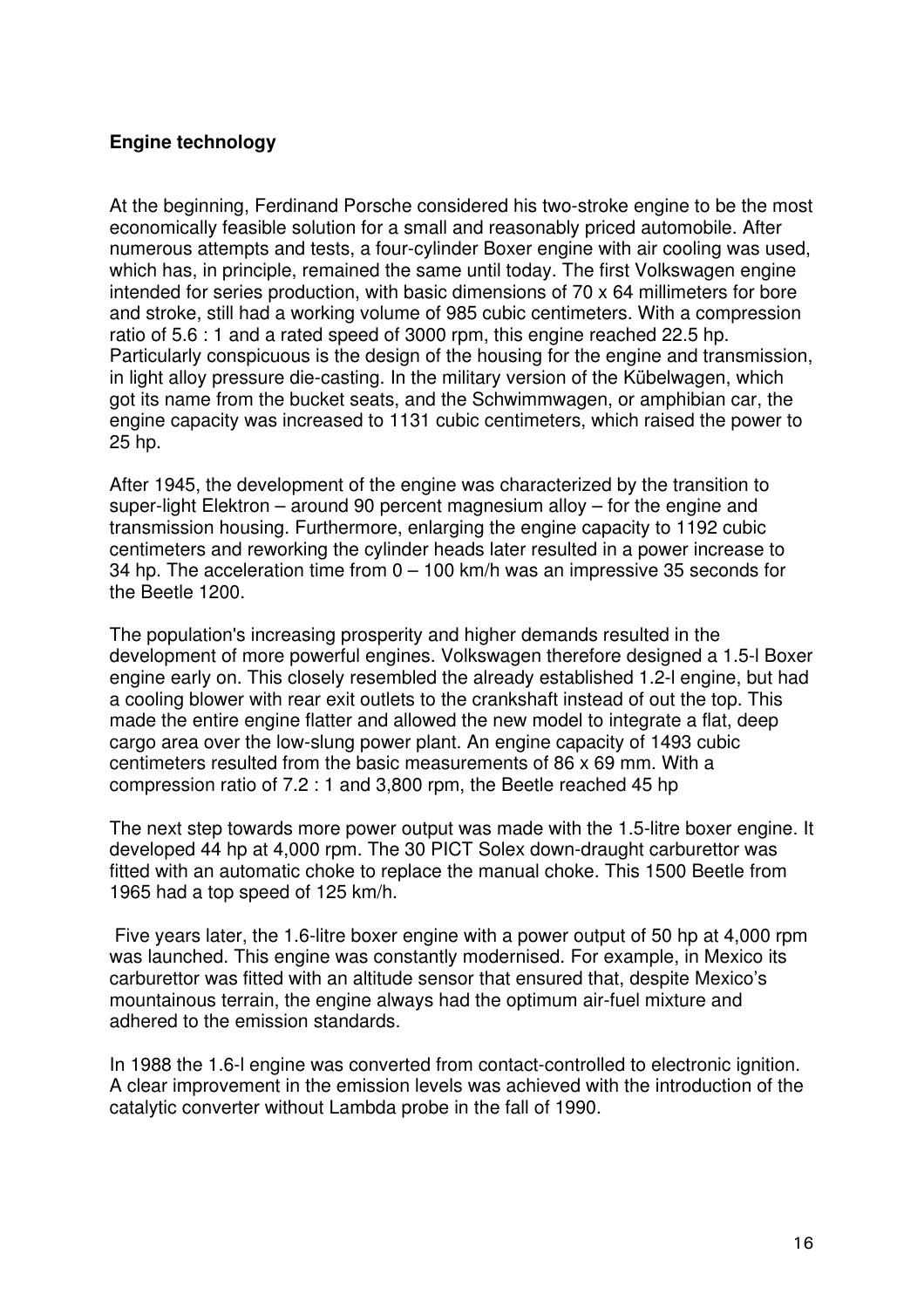In 1993, the sedan 1600 received its last technical improvements. The engine was given a fuel injection system and the cylinder head was given hydraulic valve lifters. At the same time, the catalytic converter without Lambda probe was replaced by one with a Lambda probe. After this technical rework, the Mexican Beetle complied with the relevant environmental standards, namely Euro-3 Exhaust Emission Standard and US norm Tier1, which applies in Mexico.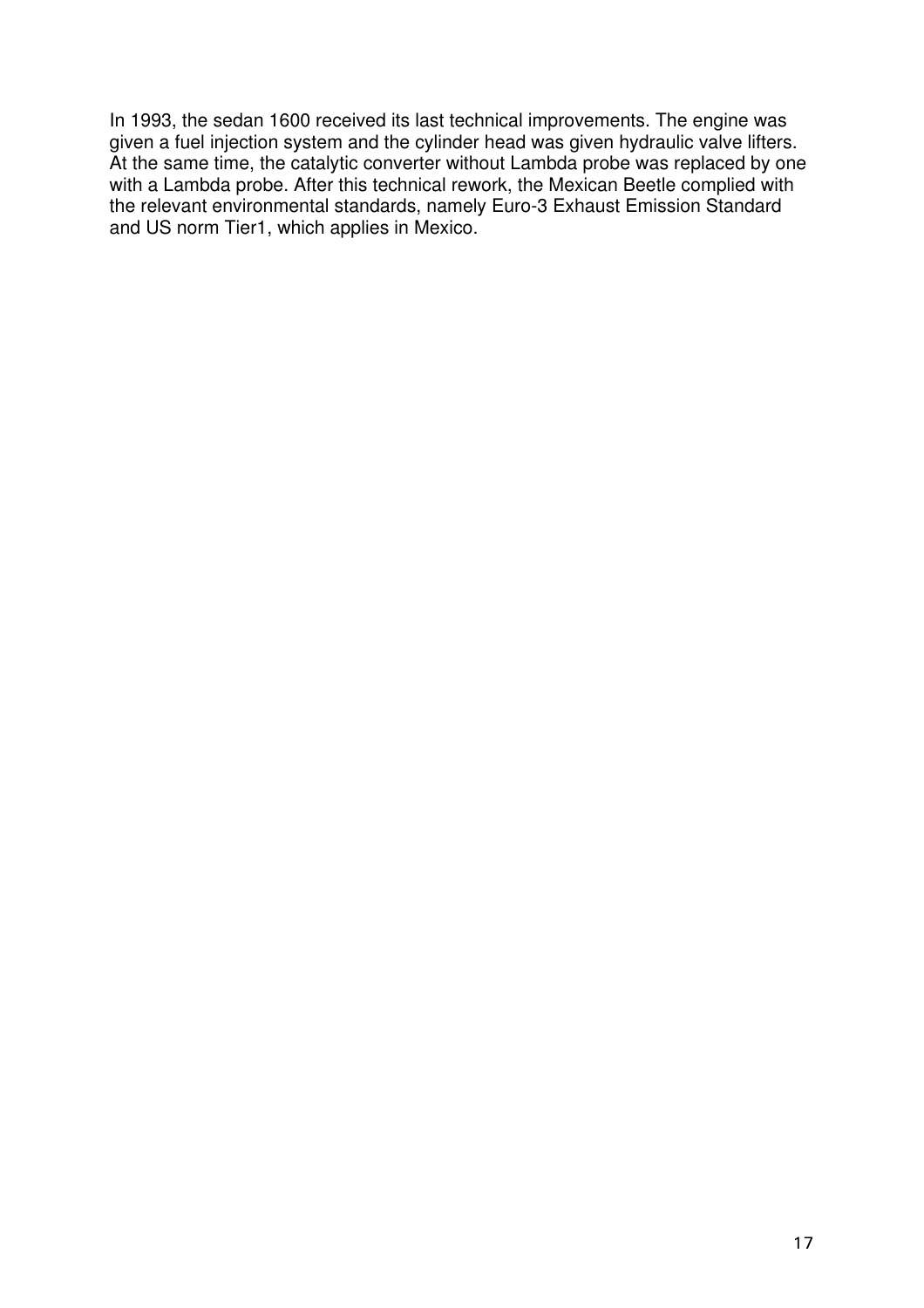## **Design and equipment**

In the Beetle's history from 1945 until today, there were only a few years in which no changes were made to the body. The archetypical Volkswagen is characterized by the underbody, which can be separated from the body and is largely load-bearing, by the Boxer construction with the rear engine built in lengthwise, by air cooling and by rear-wheel drive.

The importance of the Porsche design is in its clear objective: four-seater, sustained speed of 100 km/h, low price – these are the minimum demands placed on a car at this time. But above all, it was the compressed, streamlined form that Ferdinand Porsches put into it his design, gained from his knowledge of the still-young field of aerodynamics.

The first generation Volkswagen was conceived and planned as a unified model. But with the start of the economic uptrend, there came the first export models of the Beetle. In particular, these were fitted with better equipment, a diverse range of colors and chrome ornamentation. Furthermore, the load-bearing underbody offered independent body builders the chance to use the mass produced base as the starting point for elegant custom bodies.

Although the Beetle always preserved its shape over the years, it reacted sensibly to social and technical developments. Using only slight design modifications, it adapted, inside and out, to the changing spirit of the times and to the discoveries of modern automobile technology.

From the original "Pretzel Beetle" through today's "Mexico Beetle", there has been a wealth of modifications over almost six decades. The follow overview presents the development of the classic Volkswagen from 1945 until today.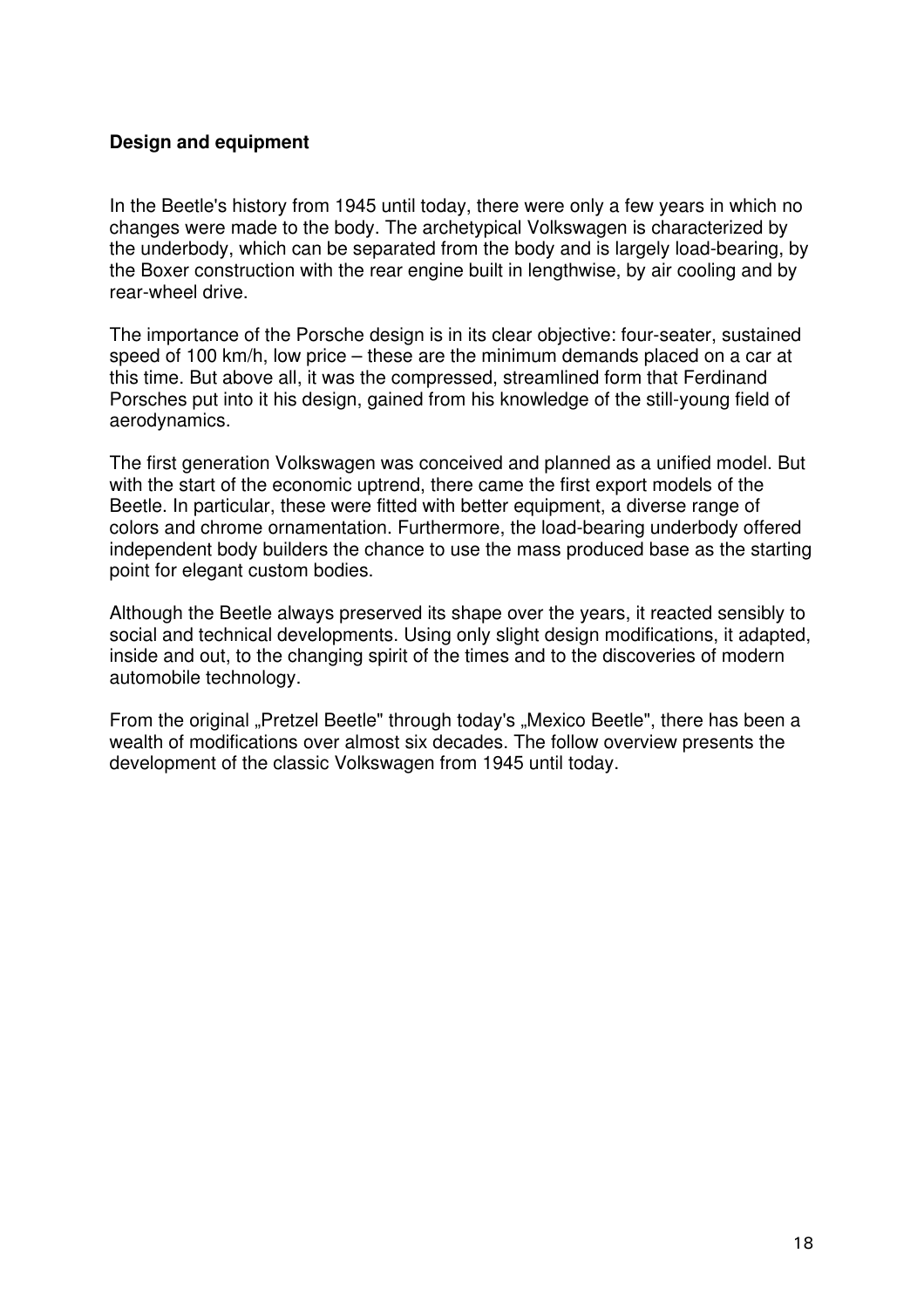## **The most important visible modifications to the VW Beetle from 1945 until today**

| 1945 to 1948 | Sedan                                                                                                                                                                        |
|--------------|------------------------------------------------------------------------------------------------------------------------------------------------------------------------------|
| 1949         | Export model, high gloss paint, chrome ornamental strips,<br>front trunk lock opens from inside                                                                              |
| 1950         | No-draft ventilation (recess in the side windows),<br>production start of the sunroof                                                                                        |
| 1951         | Ventilation flaps on the sides                                                                                                                                               |
| 1952         | Tires 5.60 - 15, vent windows, modified bumpers<br>and horns, two brake lights combined with tail light und<br>reflectors, hinged swivel windows in doors on export<br>model |
| 1953         | "Pretzel window" replaced with larger oval window, center<br>strip removed                                                                                                   |
| 1955         | Dual exhaust, PVC sunroof, new brake, tail and reflector<br>lights on rear fender, lights positioned higher                                                                  |
| 1957         | Larger rear window and windshield, new<br>shape of rear hood, license plate light with bathtub-shaped<br>diffusion lens, redesigned instrument panel                         |
| 1958         | Larger side mirror                                                                                                                                                           |
| 1959         | Fixed door handles and pushbuttons, 65 percent<br>larger trunk                                                                                                               |
| 1960         | Windshield washer, asymmetric low beams,<br>turn signals                                                                                                                     |
| 1961         | Two-chamber tail light                                                                                                                                                       |
| 1963         | Steel sliding sunroof, wide housing for the<br>license plate light. Modified shape of the front turn<br>indicators                                                           |
| 1964         | Enlarged window areas, windshield wipers in rest position<br>left, engine hood with push button closing                                                                      |
| 1965         | Standard model 1200 A receives 34 hp engine, VW 1300,<br>perforated disc wheels, flat wheel caps                                                                             |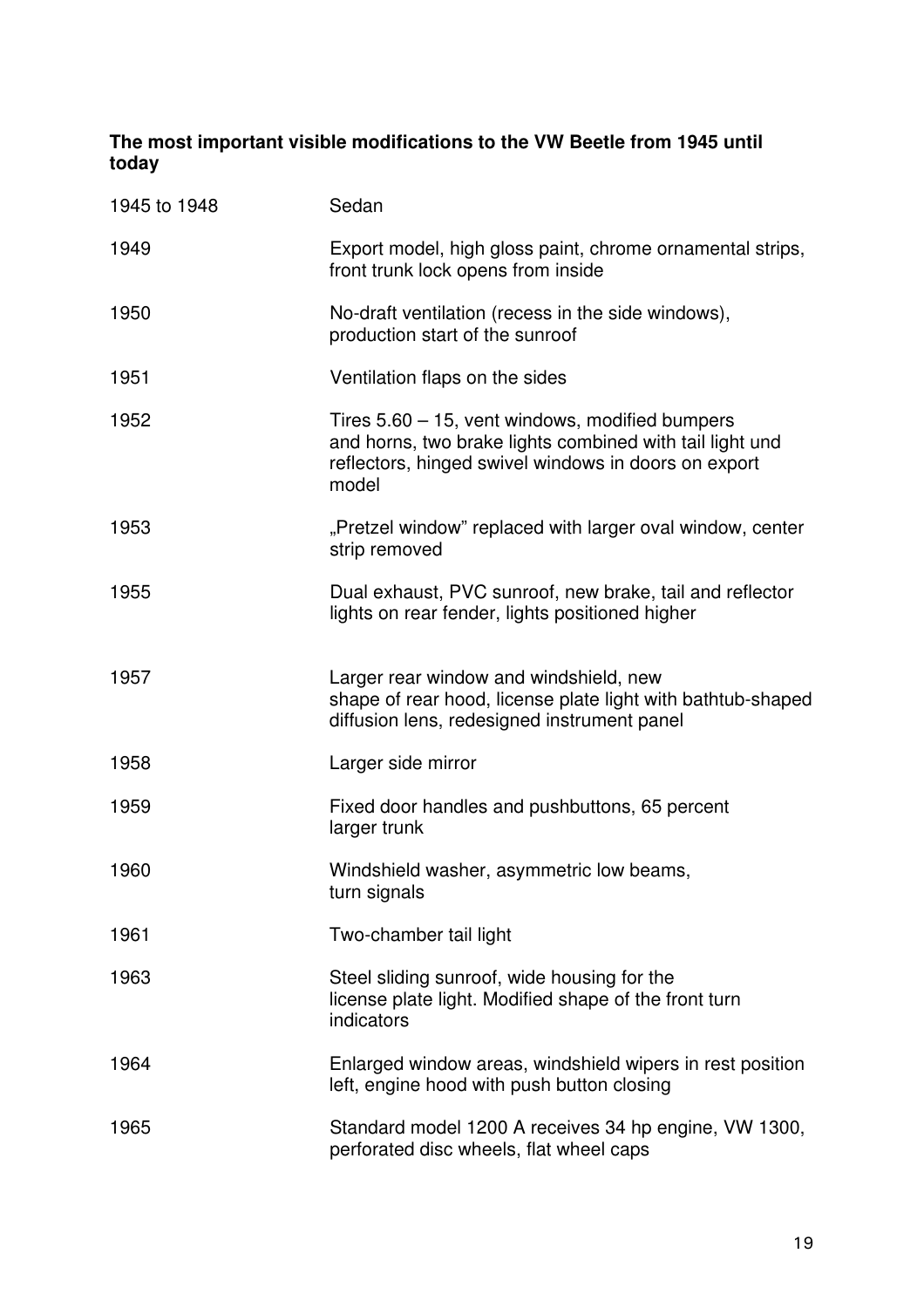| 1966 | Standard model 1300 A replaces 1200 A, VW 1500, wider<br>rear track, modified rear hood, modified license plate light,<br>narrower ornamental strips, new door locks                                                                                                                                                   |
|------|------------------------------------------------------------------------------------------------------------------------------------------------------------------------------------------------------------------------------------------------------------------------------------------------------------------------|
| 1967 | "Economy Beetle" VW 1200 with 34 hp engine, fresh air<br>ventilation, three-point attachment for seat belt on all<br>seats, plastic operating buttons, reinforced bumpers,<br>external fuel filler neck on the right side                                                                                              |
| 1968 | Modified fuel filler neck cover                                                                                                                                                                                                                                                                                        |
| 1969 | Modified rims                                                                                                                                                                                                                                                                                                          |
| 1970 | Introduction of models 1302 and 1302 S, 1302 also as<br>convertible, in addition, 1302 sedan with larger trunk and<br>modified front, engine power 50 hp, front suspension struts                                                                                                                                      |
| 1971 | Improved ventilation, additional air slots in engine hood,<br>larger rear window                                                                                                                                                                                                                                       |
| 1972 | "Panorama Beetle" VW 1303: panorama window, larger<br>tail lights.                                                                                                                                                                                                                                                     |
| 1973 | The convertible 1303 is presented                                                                                                                                                                                                                                                                                      |
| 1974 | Turn indicators integrated into front bumper                                                                                                                                                                                                                                                                           |
| 1975 | VW 1200, bumpers painted black, black<br>fender weather strip<br>VW 1200 L, chrome-plated bumpers with rubber strips,<br>chrome-plated hubcaps, back-up lights, forced air<br>ventilation                                                                                                                              |
| 1976 | VW 1200 L from Mexico: chrome-plated bumpers und<br>hubcaps, reversing lights, forced air ventilation,<br>upgraded equipment with padded control panel and<br>adjustable headrests on the front seats, three-point<br>automatic front seat belts, static lap belts in the rear,<br>heated rear window and belted tires |
| 1979 | Replacement of ornamental hubcap with dust cap                                                                                                                                                                                                                                                                         |
| 1980 | Introduction of the 2-spoke steering wheel, integrated<br>headrests for front seats                                                                                                                                                                                                                                    |
| 1982 | Return to ornamental hubcaps, adjustable headrests                                                                                                                                                                                                                                                                     |
| 1984 | Removal of ventilation slits in the front hood and<br>control knobs on the control panel                                                                                                                                                                                                                               |
| 1985 | Introduction of anti-theft security measures                                                                                                                                                                                                                                                                           |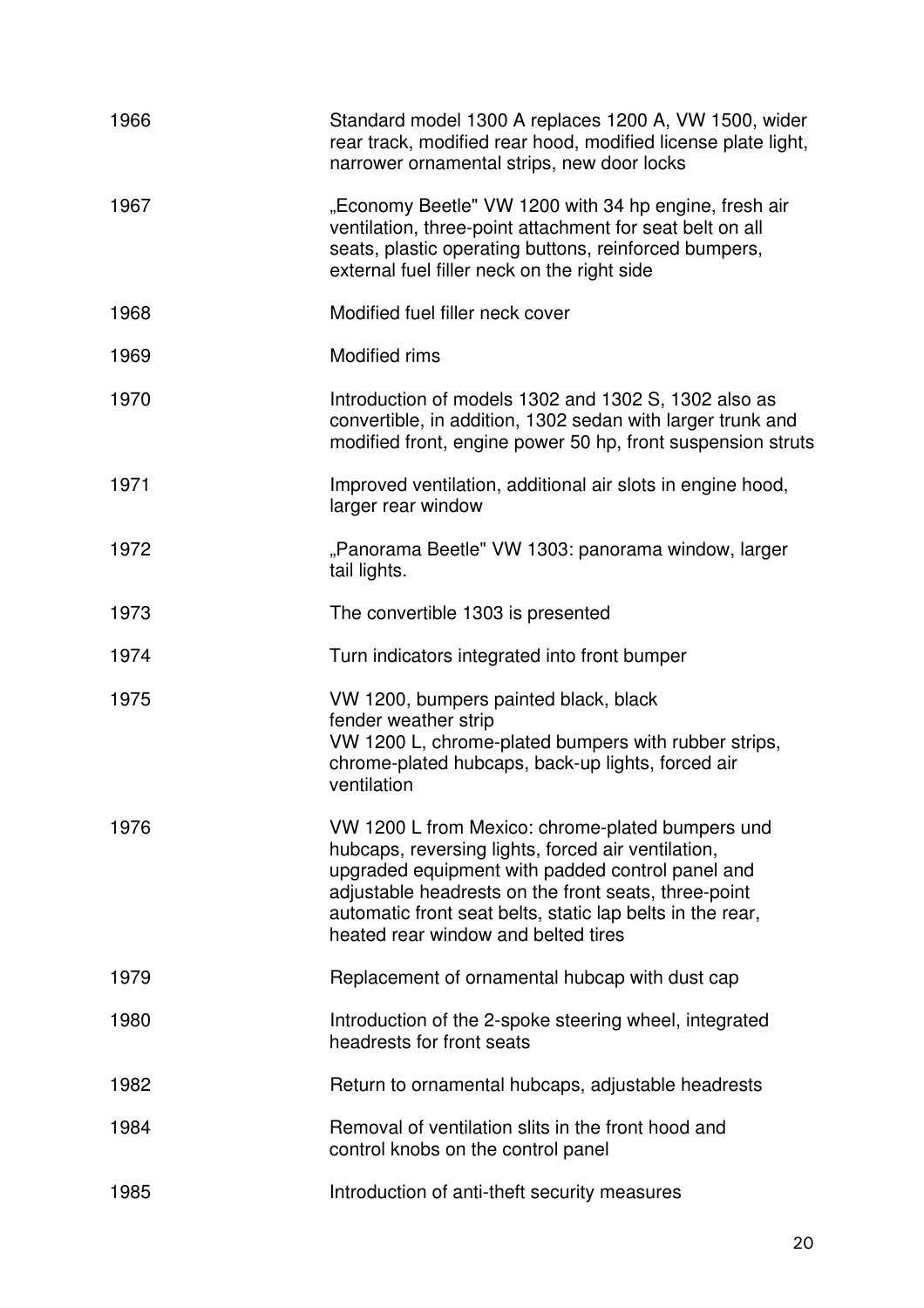| 1986 | Re-introduction of the dust caps with<br>wheel nut covering                                                                         |
|------|-------------------------------------------------------------------------------------------------------------------------------------|
| 1988 | Inclusion of the Golf steering wheel; engine compartment<br>lighting, electronic ignition                                           |
| 1989 | Rear-view mirror attached to windshield,<br>movable sun visor on passenger side                                                     |
| 1990 | Control panel change, removal of one exhaust pipe with<br>closing panel modification, dual circuit brake system                     |
| 1991 | Automatic seat belts and lap belts in rear, warning lights<br>for dual circuit brake system                                         |
| 1992 | Black side mirrors, bumpers in car color, special models,<br>for example, Beetle Summer (green and blue paint), one<br>exhaust pipe |
| 2003 | "Última Edición"                                                                                                                    |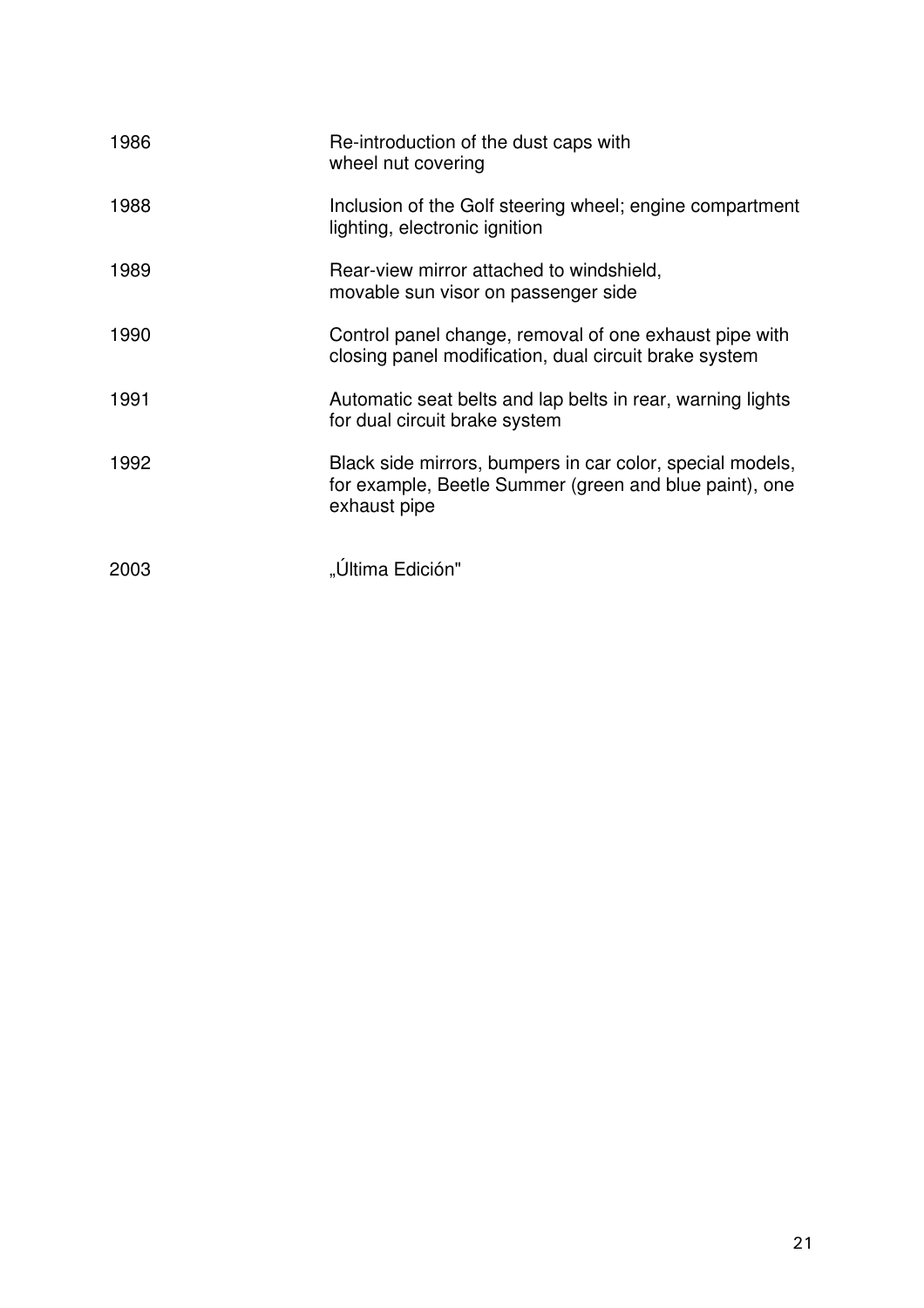## **Chronology**

#### 1934

On June 22, the "Reichsverband der Deutschen Automobilindustrie" (RDA) (National Association the German Automobile Industry) commissions Ferdinand Porsche with the design of a "people's car" or "Volkswagen".

#### 1935

The first prototype, with air-cooled boxer engine, 22.5 hp and 700 cc is developed. Two additional vehicles are built.

#### 1936

The prototype, with three copies built, is designated the V 3. On February 24, RDA members are presented with one sedan and one convertible version in Berlin. From October 22 until December 22, each vehicle covers around 50,000 kilometers (over 30,000 miles).

#### 1937

For continuous load tests, the RDA has 30 vehicles built, which cover a total of 2.4 million test kilometers (almost 1.5 million miles).

#### 1938

After further reworking, the series model 38 emerges, the first to have the characteristic "pretzel" window, running boards and bumpers. The car with the aircooled, four-cylinder Boxer engine, with an engine capacity of 986 cc and 24 hp, weighs 750 kilograms (over 1600 lbs). With a sedan, convertible and sedan with cloth sunroof, three model variations were presented.

#### 1945

In August, the British military authority commissions the existing Volkswagen factory, managed by the British Major Ivan Hirst, with the delivery of 20,000 sedans. In December 1945, VW Beetle series production begins; 55 vehicles are assembled.

#### 1946

The 10,000<sup>th</sup> Volkswagen is produced on 14 October.

#### 1947

Of the 8,987 sedans manufactured in this year, the first vehicles are exported to the Netherlands.

#### 1948

The 25,000<sup>th</sup> Volkswagen leaves the line in May. Monthly vehicle production climbs from 1,185 cars in May to 2,306 in December.

#### 1949

On January 8, the first two sedans are shipped from the Netherlands to the USA. On May 13, the 50,000<sup>th</sup> Volkswagen since the end of the war is produced. On June 1, the "Export Model" is presented, which differs from the standard model with its comfortable interior and extra chrome plating. The four-seater convertible Type 15,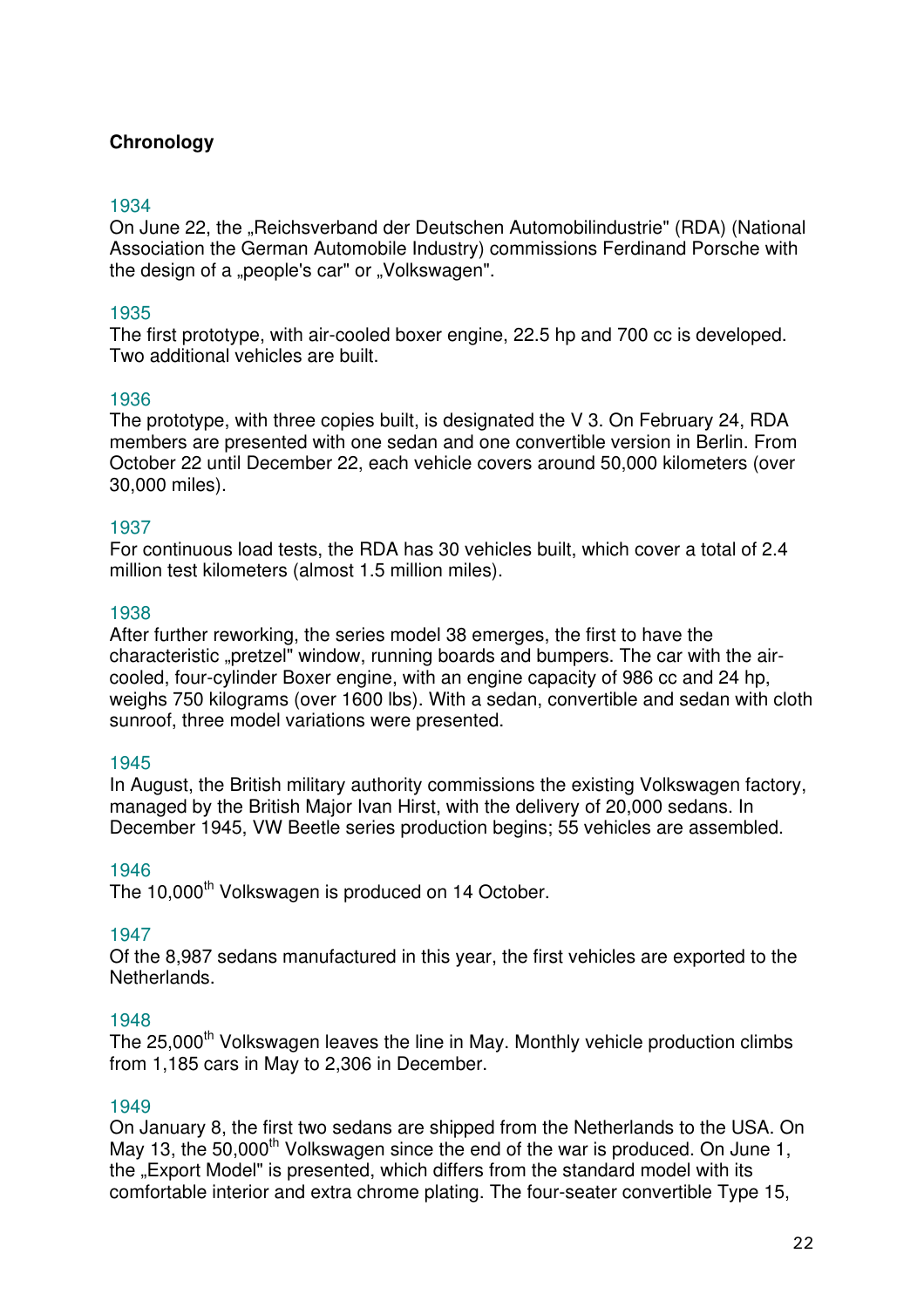with body from the Karmann Company and based on the Volkswagen export model, also premiers this day.

#### 1950

Starting in April, the Volkswagen is also available with a folding top at an extra charge. The hydraulic foot brake is introduced.

#### 1951

The Volkswagen is already being exported to 29 countries. In October, the production mark of 250,000 is exceeded. The basic model is given side ventilation flaps at the front of the car. The export model now displays the Wolfsburg coat of arms on the front trunk, telescopic shock absorbers replace the lever shock absorbers.

#### 1952

Starting in October, the most important innovations on the export model are the hinged swivel windows in the doors, a synchronized transmission and 15-inch rims.

#### 1953

The "pretzel" windows are replaced with larger oval ones on March 10. The 500,000<sup>th</sup> Volkswagen rolls off the line on July 3. Exports are now sent to 86 countries.

#### 1954

In January, the 30 hp engine is demonstrated; it allows a top speed of 110 km/h.

#### 1955

One million Volkswagens have been finished as of August 8. The Volkswagen receives a few new additions: PVC sunroof, dual exhaust, new rear lights.

#### 1956

In addition to tubeless tires, the vehicle receives reinforced engine compartment insulation, a more powerful windshield wiper motor and a stronger starter.

#### 1957

The Volkswagen receives a larger rear window and a newly designed instrument panel.

#### 1958

The driver's side is given a large side mirror.

#### 1959

The doors are given fixed handles with integrated pushbuttons. In August, the new export model is introduced - the VW 1200 with 34 hp engine and fully synchronized four-speed transmission. In addition, the standard and export models receive: turn signals instead of turn indicators, a trunk that is 65 percent larger, a windshield washer and asymmetric headlights.

#### 1961

The export model is equipped with pneumatic windshield wipers. The standard model receives a hydraulic foot brake.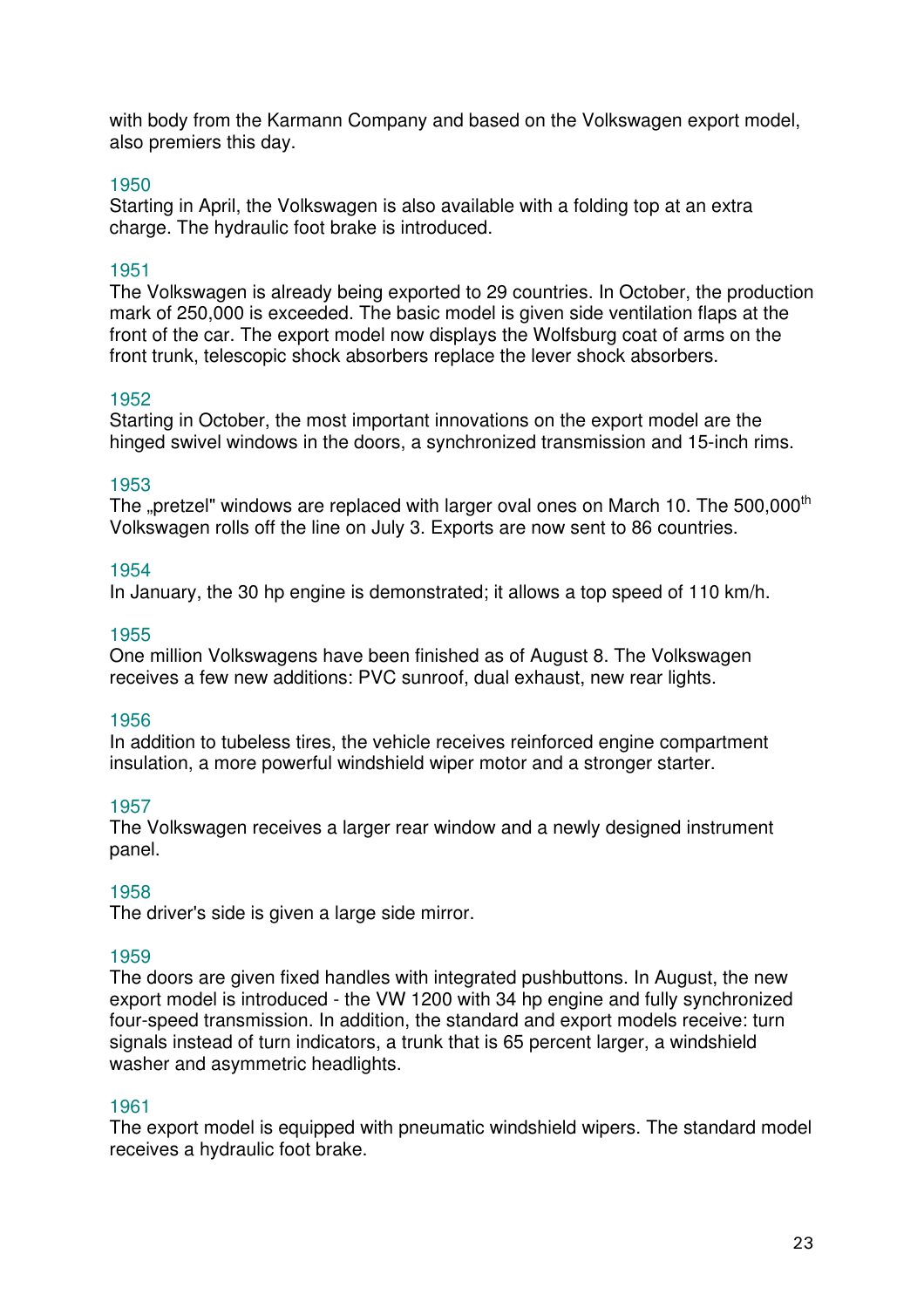#### 1962

The 5,000,000<sup>th</sup> VW Beetle rolls off the assembly line. The cloth sunroof is replaced by a steel sliding roof.

## 1964

With the formation of "Volkswagen de México, S.A. de C.V." in Mexico City, Volkswagen makes the transition from vehicle assembly to production. In November, the standard model receives a fully synchronized transmission and the new designation, VW 1200 A. On December 1, mass production begins in the Emden Volkswagen plant.

## 1965

The standard model 1200 A receives a 34 hp engine. The new export model, VW 1300, with 40 hp engine, comes on the market.

## 1966

The standard model VW 1300 A replaces the 1200 A. It is available with 34 and 40 hp engines. Door and ignition locks can be operated with the same key. In July, production of the VW 1200 A is suspended. In August, the VW 1500 has 44 hp and front disk brakes.

## 1967

The 10,000,000<sup>th</sup> Beetle is produced. The "Economy Beetle" VW 1200 with 34 hp engine is available starting in January. Vehicle safety is improved by the introduction of the safety steering column and three-point seat belts. Model VW 1500 is offered with automatic transmission and semi-trailing arm rear axle.

#### 1968

The Volkswagen officially becomes a Beetle in its advertising.

## 1969

Introduction of the VW 1300 L with custom features.

#### 1970

Introduction of models 1302 (34 and 40 hp) and 1302 S (50 hp) with front spring struts and double-jointed rear axle. The Volkswagen 1302 is also built as a convertible version. VW 1500 production ends in July.

## 1971

The rear window is enlarged again.

## 1972

On February 17, the former production record held by the Model T Ford is broken with the 15,007,034<sup>th</sup> Beetle produced. In August, production begins on the . Panorama Beetle" VW 1303 with 44 and 50 hp engines, which replaces the VW 1302. The VW 1300 S with 1.6-liter engine is introduced.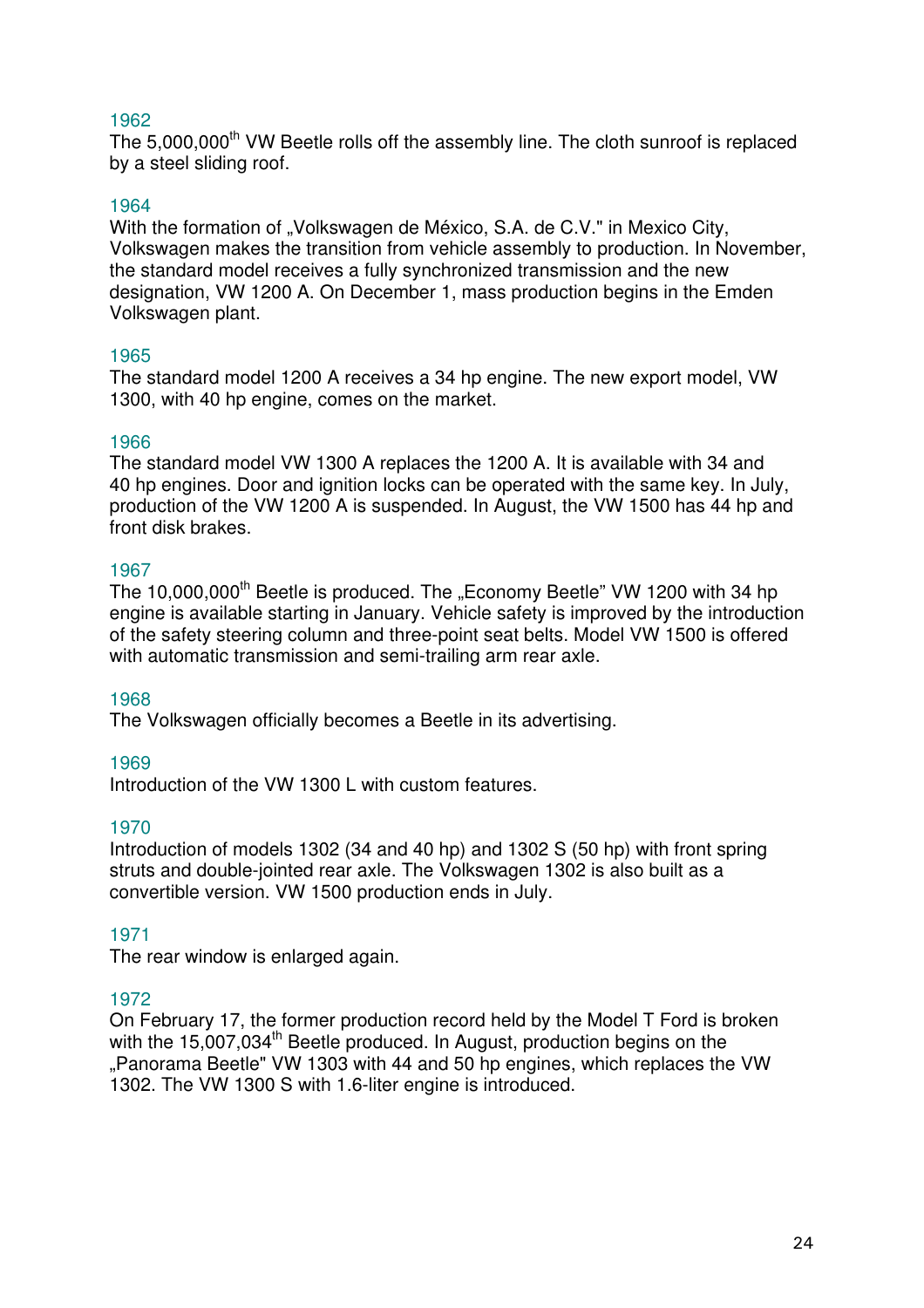## 1973

Volkswagen releases more special models: Jeans Beetle, Big Beetle "yellow-black racer", City Beetle. VW 1300 production ends in July. The model VW 1303 A is introduced in August. The 1303 convertible is presented.

## 1974

At 11:19 a.m. on July 1, the last Beetle rolls off the line at the original Wolfsburg plant. In August, production of the VW 1303 A is suspended.

## 1975

The last VW 1303 is produced in July.

#### 1978

The last Beetle built in Germany rolls off the line in the Emden plant on January 19. All told, 16,255,500 Beetles were built in Germany. Overseas, more than 1,000 Beetles are produced each day. The Mexico Beetle is a VW 1200 L with 34 hp engine.

#### 1980

On January 10, the last Beetle convertible rolls off the line at Karmann in Osnabrück. A total of 330,281 convertibles were produced.

#### 1981

On May 15, the 20,000,000<sup>th</sup> Beetle is produced at "Volkswagen de México" in Puebla. The "Silver Bug" anniversary model is offered.

#### 1984

The 100,000<sup>th</sup> export Beetle is produced in Mexico.

#### 1985

On August 12, the last ship with a load of Beetles arrives in Emden.

#### 1992

The Mexico Beetle is equipped with a catalytic converter and Lambda probe. The 21,000,000<sup>th</sup> Beetle is produced in Mexico on May 23.

#### 2002

On June 25, Golf production figures pass the Beetle, with 21,517,415 units. The Golf takes over the title of most-built Volkswagen model from the Beetle.

#### 2003

The last Beetle manufactured by Volkswagen rolls off the line at "Volkswagen de México" in Puebla/Mexico in July.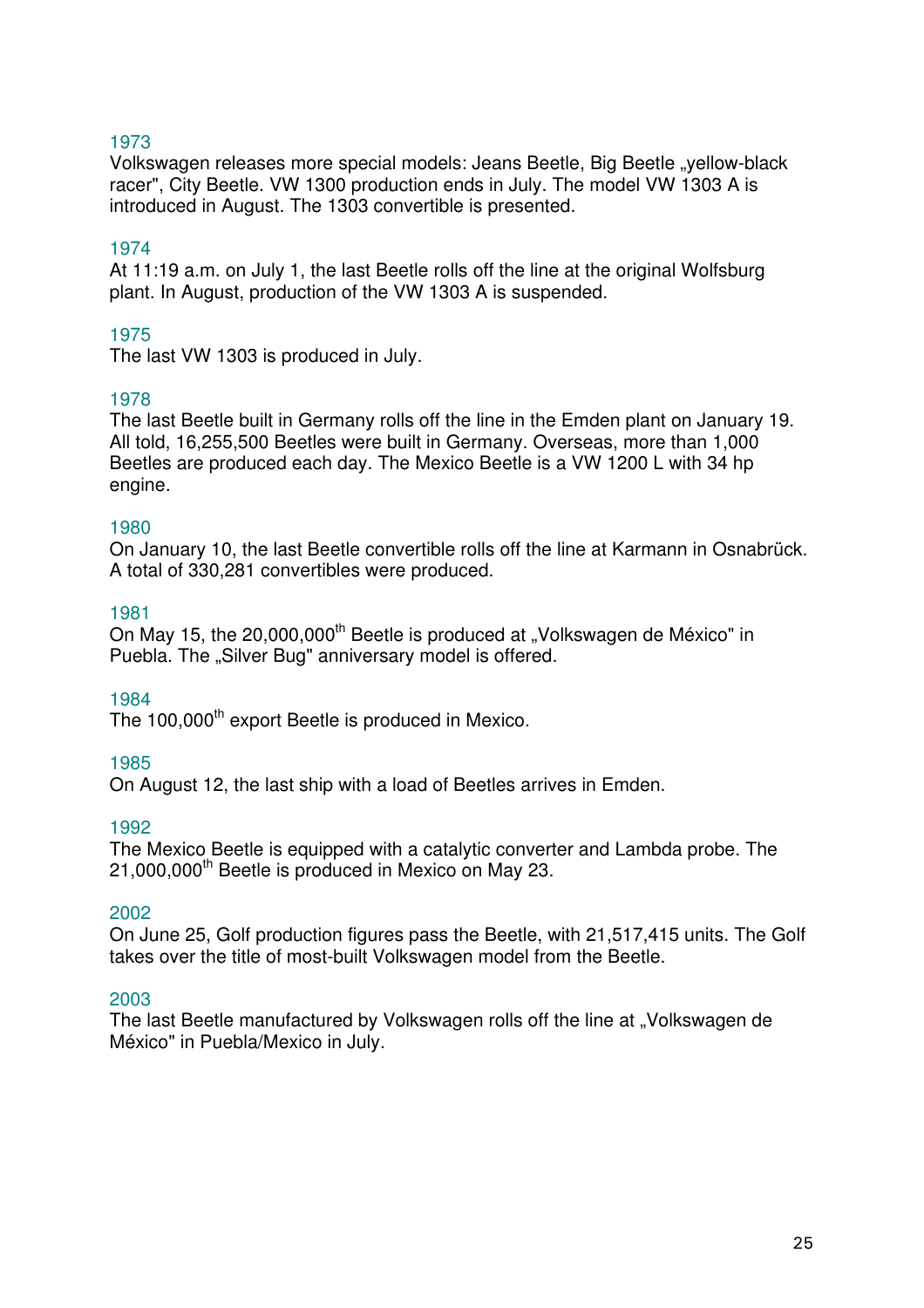## **Global production**

| Year      | <b>Production</b> | <b>Total</b> |
|-----------|-------------------|--------------|
| 1945-1949 | 86,182            | 86,182       |
| 1950      | 81,979            | 168,161      |
| 1951      | 93,709            | 261,870      |
| 1952      | 114,348           | 376,218      |
| 1953      | 151,323           | 527,541      |
| 1954      | 202,174           | 729,715      |
| 1955      | 279,986           | 1,009,701    |
| 1956      | 333,190           | 1,342,891    |
| 1957      | 380,561           | 1,723,452    |
| 1958      | 451,526           | 2,174,978    |
| 1959      | 575,406           | 2,750,384    |
| 1960      | 739,443           | 3,489,827    |
| 1961      | 827,850           | 4,317,677    |
| 1962      | 877,014           | 5,194,691    |
| 1963      | 838,488           | 6,033,179    |
| 1964      | 948,370           | 6,981,549    |
| 1965      | 1,090,863         | 8,072,412    |
| 1966      | 1,080,165         | 9,152,577    |
| 1967      | 925,787           | 10,078,364   |
| 1968      | 1,186,134         | 11,264,498   |
| 1969      | 1,219,314         | 12,483,812   |
| 1970      | 1,196,099         | 13,679,911   |
| 1971      | 1,291,612         | 14,971,523   |
| 1972      | 1,220,686         | 16,192,209   |
| 1973      | 1,206,018         | 17,398,227   |
| 1974      | 791,053           | 18,189,280   |
| 1975      | 441,116           | 18,630,396   |
| 1976      | 383,277           | 19,013,673   |
| 1977      | 258,634           | 19,272,307   |
| 1978      | 271,673           | 19,543,980   |
| 1979      | 263,340           | 19,807,320   |
| 1980      | 236,177           | 20,043,497   |
| 1981      | 157,505           | 20,201,002   |
| 1982      | 138,091           | 20,339,093   |
| 1983      | 119,745           | 20,458,838   |
| 1984      | 118,138           | 20,576,976   |
| 1985      | 86,189            | 20,663,165   |
| 1986      | 46,633            | 20,709,798   |
| 1987      | 17,166            | 20,726,964   |
| 1988      | 19,008            | 20,745,972   |
| 1989      | 32,421            | 20,778,393   |
| 1990      | 84,716            | 20,863,109   |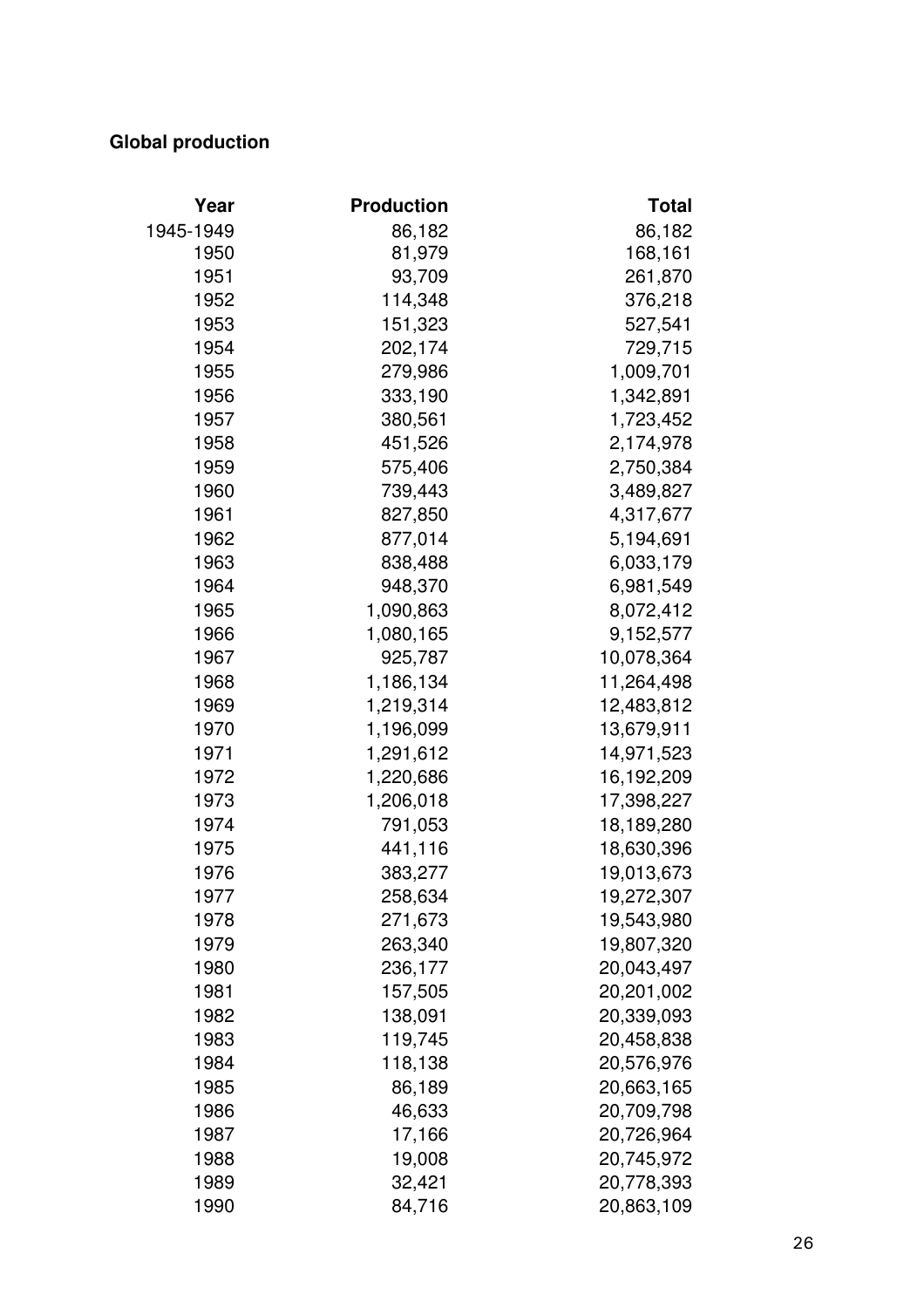| 1991 | 85,681  | 20,948,790 |
|------|---------|------------|
| 1992 | 86,613  | 21,035,403 |
| 1993 | 104,710 | 21,140,113 |
| 1994 | 95,600  | 21,235,713 |
| 1995 | 33,361  | 21,269,074 |
| 1996 | 39,722  | 21,308,796 |
| 1997 | 35,678  | 21,344,474 |
| 1998 | 36,492  | 21,380,966 |
| 1999 | 36,446  | 21,417,412 |
| 2000 | 41,260  | 21,458,672 |
| 2001 | 38,850  | 21,497,522 |
| 2002 | 24,407  | 21,521,929 |
| 2003 | 7,535   | 21,529,464 |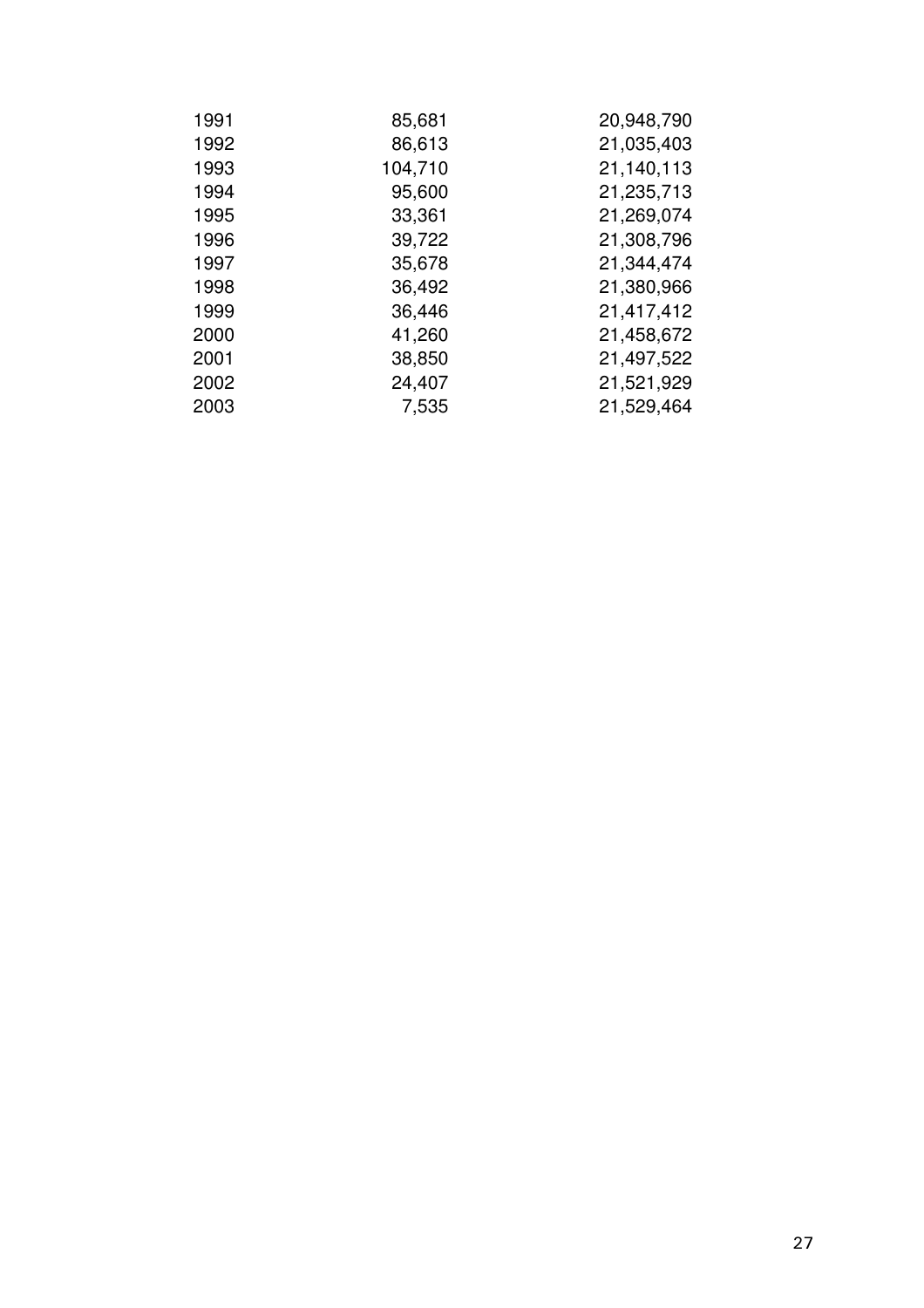## **Production locations**

| Germany         | $1945 - 1978$              |
|-----------------|----------------------------|
| Ireland         | $1951 - 1977$              |
| South Africa    | $1951 - 1979$              |
| New Zealand     | 1954 - 1972                |
| <b>Belgium</b>  | $1954 - 1975$              |
| Australia       | $1954 - 1976$              |
| Mexico          | $1954 - 2003$              |
| <b>Brazil</b>   | 1956 - 1986<br>1993 - 1996 |
| Philippines     | $1959 - 1982$              |
| Uruguay         | $1961 - 1987$              |
| Venezuela       | 1963 - 1981                |
| Portugal        | $1964 - 1981$              |
| Costa Rica      | $1966 - 1975$              |
| Peru            | $1966 - 1987$              |
| Singapore       | $1968 - 1974$              |
| Malaysia        | $1968 - 1977$              |
| <b>Thailand</b> | $1972 - 1974$              |
| Indonesia       | 1972 - 1976                |
| Yugoslavia      | $1973 - 1976$              |
| Nigeria         | $1975 - 1987$              |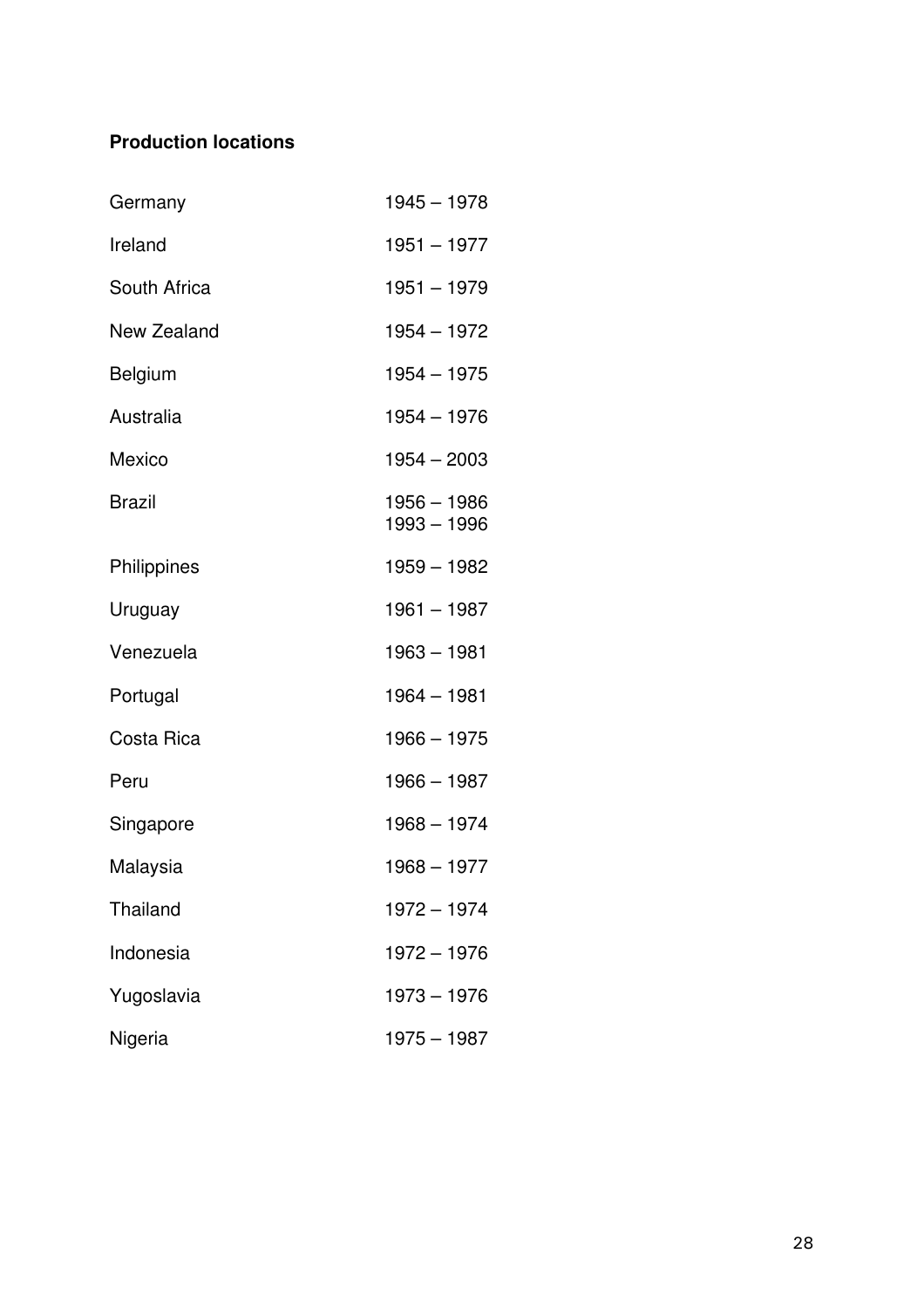## Sales figures by markets

| All of Europe                   | 9,762,000  |
|---------------------------------|------------|
| Scandinavia:                    | 829,000    |
| UK:                             | 357,000    |
| Germany:                        | 6,102,000  |
| <b>Benelux countries:</b>       | 826,000    |
| France:                         | 240,000    |
| Austria:                        | 406,000    |
| Switzerland:                    | 320,000    |
| Italy:                          | 266,000    |
| Spain:                          | 12,000     |
| Portugal:                       | 63,000     |
| Remaining European              | 341,000    |
| markets:                        |            |
| North and South America:        | 10,723,464 |
| Canada:                         | 488,000    |
| USA:                            | 4,988,400  |
| Mexico:                         | 1,708,414  |
| Brazil:                         | 3,037,200  |
| Argentina:                      | 8,000      |
| Remaining markets in            | 493,450    |
| North and South America:        |            |
| Africa:                         | 530,000    |
| Nigeria:                        | 178,000    |
| South Africa:                   | 173,000    |
| Remaining markets in<br>Africa: | 179,000    |
| Asia:                           | 334,000    |
| Australia/Oceania:              | 180,000    |